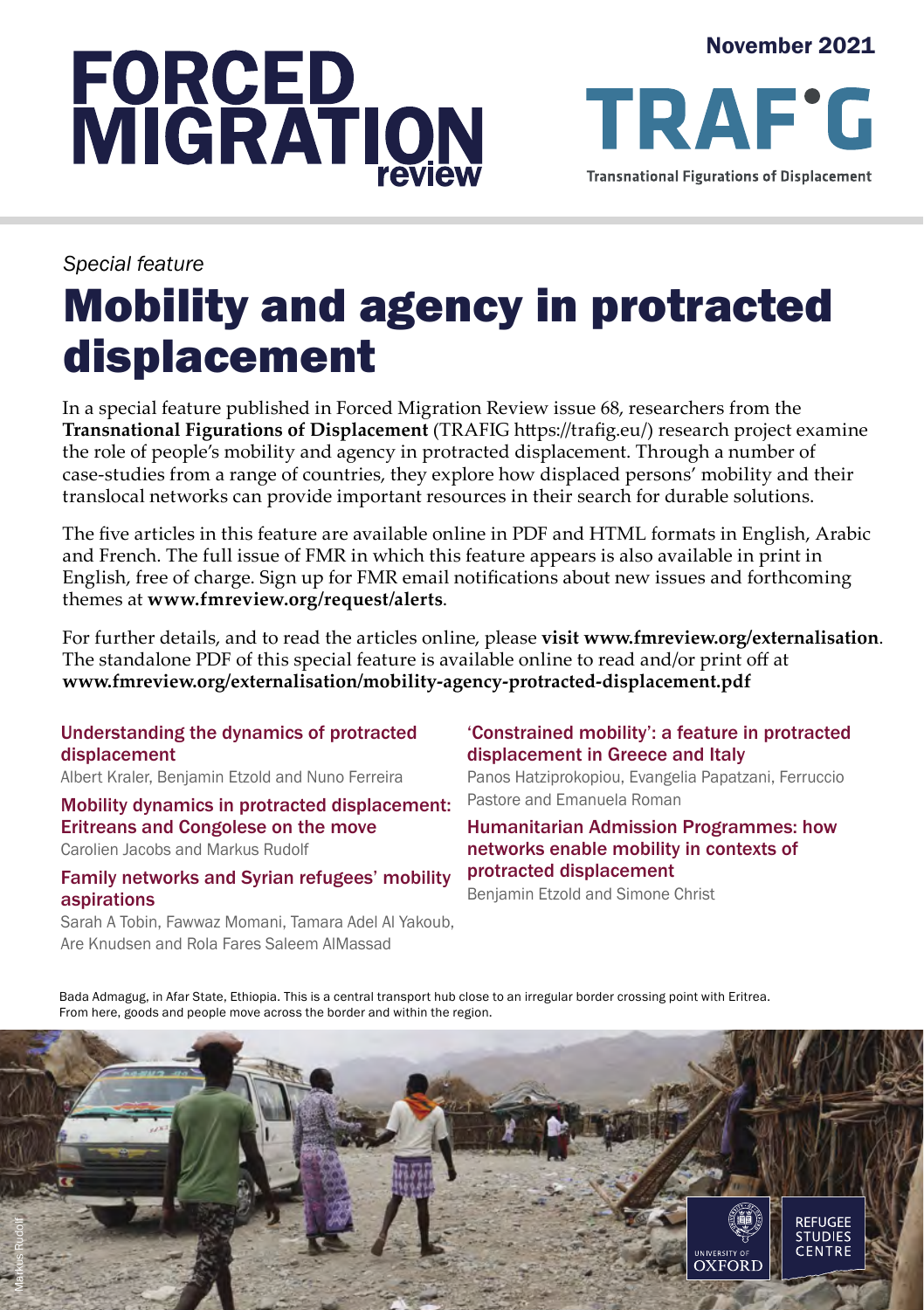# Understanding the dynamics of protracted displacement

Albert Kraler, Benjamin Etzold and Nuno Ferreira

Displaced persons' mobility and their translocal networks can provide important resources in the search for durable solutions.

Almost 20 years ago, UNHCR coined the term 'protracted refugee situations' to draw attention to the plight of refugees in extended exile and to promote durable solutions. However, the search for solutions for persons in longer-term displacement has been at the heart of the international refugee protection regime ever since its beginnings in the early 1920s. What is more, in several major crises of displacement, mobility options have been a major component of successful strategies to resolve these situations. The emergence of a new term thus highlighted, more than anything else, the failure of the international protection regime to deliver a key promise, namely that displaced persons should be able to regain a degree of normality and to rebuild their lives.

Previous research and policy debates<sup>1</sup> have largely focused on protracted displacement as a policy problem while paying less attention to how displaced persons themselves can shape the conditions of protracted displacement. It is the potential for 'solutions from below' that is the focus of the research project 'Transnational figurations of displacement' (TRAFIG) on which the five articles in this mini-feature are based.<sup>2</sup> In this article, we revisit the concept of protracted displacement and link our understanding of the concept to individuals' agency, understood both in terms of their capability to act and in terms of actual behaviour. Our research has a strong focus on mobility as one expression of displaced persons' agency. Reflecting on historical examples, we examine the role of mobility as a resource for people caught in protracted displacement and as a possible avenue for political solutions to protracted displacement. We end with a brief reflection of the role of current policy approaches in promoting or, indeed, stalling solutions.

#### **Revisiting the concept**

In 2004, UNHCR's Executive Committee presented a paper on protracted refugee situations in which it described a protracted refugee situation as "one in which refugees find themselves in a long-lasting and intractable state of limbo".<sup>3</sup> The concept was widely taken up and subsequently also applied to other categories of displacement, giving rise to the broader term 'protracted displacement'.

The concept highlights two aspects of contemporary displacement. Firstly, and reflecting the protracted nature both of conflicts and of persecution in countries of origin, the term simply highlights that exile often extends for many years. Secondly, and more importantly, the notion of protracted displacement emphasises that many displaced persons remain in precarious situations for prolonged periods of time after becoming displaced (in terms of legal status, access to rights and their ability to rebuild their lives), that is, without finding a 'durable solution' to their situation. UNHCR defines a protracted refugee situation as "one in which 25,000 or more refugees from the same nationality have been in exile for five consecutive years or more in a given asylum country". At the end of 2020, some 15.7 million refugees or 76% of the global refugee population were in a situation of protracted displacement, of which a large majority had endured for 10 years or longer.<sup>4</sup> No comparable figures are available for internal displacement. While useful as a broad indication of the scale of the problem, the statistical definition conceals that it is the long-term absence of solutions (rather than the mere duration of exile) that keeps people in protracted displacement. In addition, the statistical concept also does not capture the dynamics of individual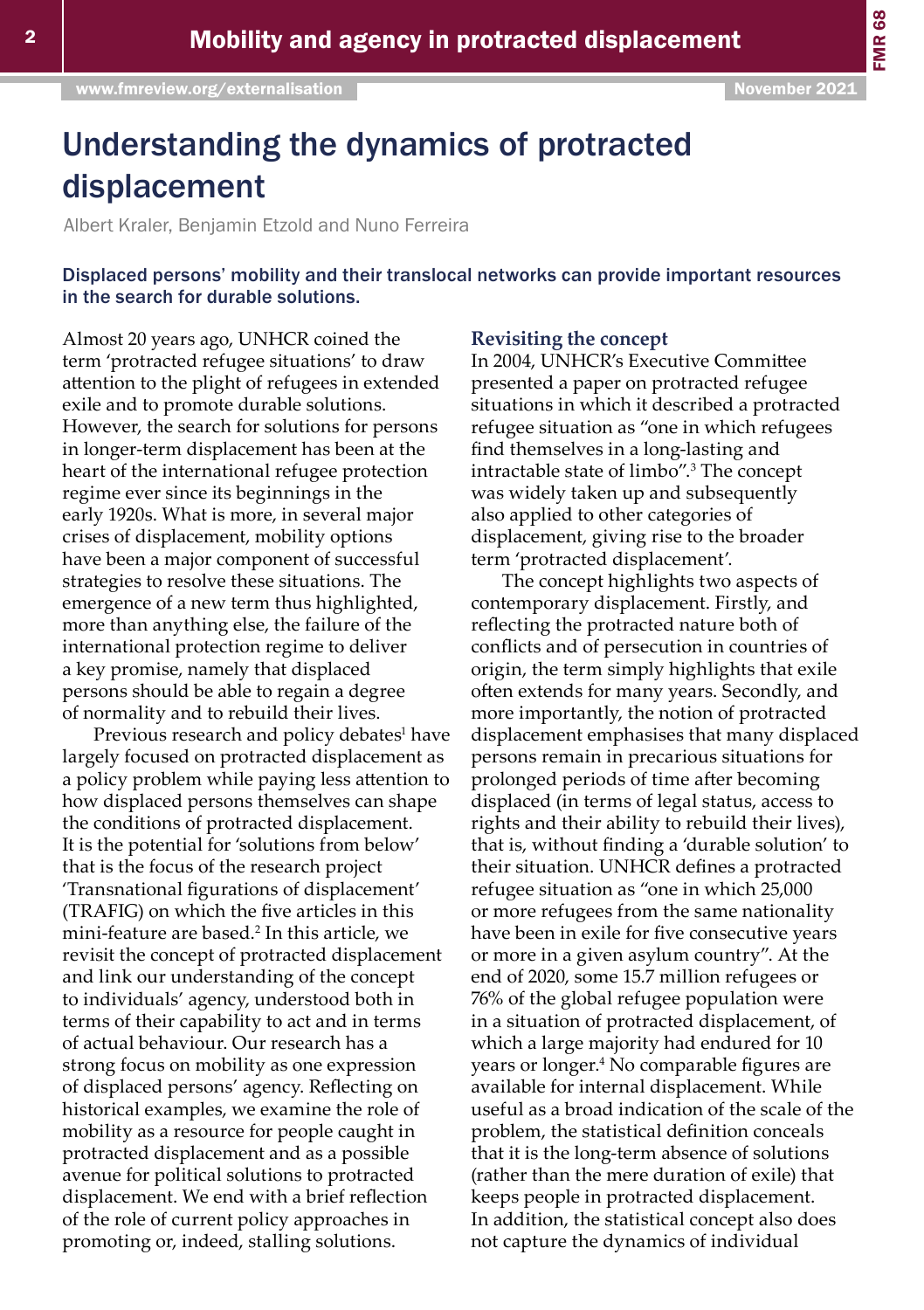#### November 2021 [www.fmreview.org/externalisation](https://www.fmreview.org/externalisation)

protracted refugee situations. Thus, while the Afghan situation has endured for more than four decades, there have been largescale returns and new displacements, while individual refugees have often experienced displacement on a recurrent basis.

#### **Reconceptualising protracted displacement**

In FMR's 2009 issue on protracted displacement, Gil Loescher and James Milner observed that "protracted refugee situations are the combined result of the prevailing situations in the country of origin, the policy responses of the country of asylum, and the lack of sufficient engagement in these situations by a range of other actors".<sup>5</sup> While this broad observation still holds true today, it is helpful to examine the more structural forces at play in producing protracted displacement. In our view, these go beyond the conditions in the origin and host countries and the role of other actors in engaging with origin and host countries. Rather, protracted displacement should be viewed as the result of three forces: displacing forces, marginalising forces and immobilising forces. This conception mirrors but is not entirely equivalent to the conventional triad of durable solutions (repatriation, local integration and resettlement) promoted by UNHCR, with their respective association with countries of origin, host countries and third countries.

Displacing forces prevent displaced persons from returning and such forces are present in the country or region of origin and can also be active in first, second and further host countries or regions. Marginalising forces effectively block local integration and operate in the country or region of current stay, whereas immobilising forces hinder (onward) mobility and are at play in the country or region of origin, as well as in transit and host countries.<sup>6</sup>

This conception of protracted displacement allows us to understand protracted displacement as a situation shaped by the dynamic between structural forces and displaced people's agency. In so doing, we suggest moving beyond traditional understandings of protracted displacement as being 'stuck' and as involuntary immobility,

that is, an image of protracted displacement often associated with large refugee camps such as Za'atari in Jordan or Dadaab or Kakuma in Northern Kenya. One should not confuse being trapped or stuck with physical immobility. Indeed, our concept of protracted displacement also captures displaced people on the move who have moved elsewhere from a first host country or region, in an attempt to cope with the situation – as a strategy to find a solution which works at an individual or, more often, a household level.

Displacing forces are not only to be located in the country of origin but in receiving contexts too. In addition, we highlight the combined impact of marginalisation and immobilisation in receiving contexts in preventing displaced persons from finding a 'durable solution' and indeed locking them in a precarious situation. Our conception stresses the need to take a multi-level and transnational approach to refugee protection and to re-focus attention on solutions. Protection from physical harm and persecution is simply not enough. The main impetus for this is to shed light on the role that displaced persons themselves play in coping with displacement, whether or not the solutions they find for themselves are supported by policies designed to help them, or are in fact (and more often) irrespective of and sometimes despite such policies. Refugees' mobilities and translocal connections are an example of such strategies. In the following section, we briefly revisit historical examples of solution strategies capitalising on refugees' own resources and promoting refugees' mobility.

#### **Learning from the past**<sup>7</sup>

Fritjof Nansen was appointed first High Commissioner for Refugees in 1921 to address the long-term situation of Russian refugees, and later also Armenian and other refugee groups. The combination of impossibility of return and the poor economic conditions in many first countries of asylum, plus his office's own slim resources, led Nansen to place a strong emphasis on mobility and enabling refugees to travel to where there were jobs. The main instrument to do so was a new travel document for refugees, the 'Nansen passport'.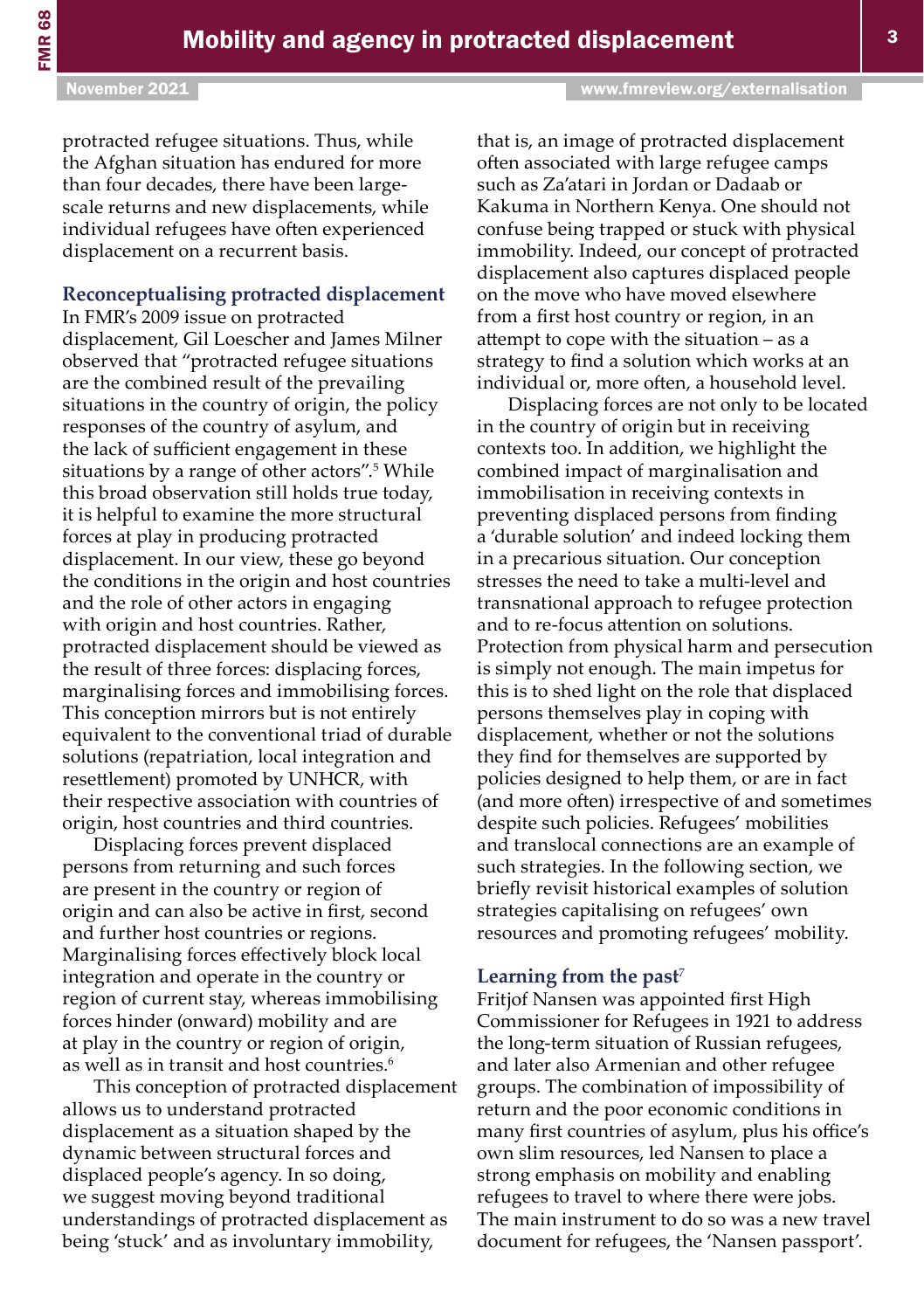FMR 68



International NGO staff talking with Syrian refugees living in section 6 of Za'atari refugee camp in Jordan.

Subsequently, his efforts were supported by a job placement scheme operated by the International Labour Office, under which some 60,000 refugees found employment. But it was really the combination of a) employment demand, b) a travel document enabling refugees to be mobile, and c) some institutional support that enabled the success of Nansen's initiative and brought down high levels of unemployment among refugees.

After World War II, employment-driven resettlement played an even bigger role in providing solutions to displacement, and continued to take place until the 1960s. While these programmes were not unproblematic and were only made possible by a favourable economic climate and a peak in labour recruitment, they highlight the potential of mobility options in resolving protracted refugee situations. A key contrast between post-War resettlement and Nansen's support for refugees' mobility in the interwar period is the greater and almost exclusive reliance on State-led resettlement supported by a considerable infrastructure provided by international organisations. Today the opportunities for mobility are much more limited, reflected in limited resettlement opportunities but also in restrictions on family reunification and more limited opportunities for labour migration.

#### **Conclusions**

Mobility has always been an important element in the solutions available to address protracted displacement. As some of the other articles in this feature show, mobility is a highly important coping strategy for individuals, often in defiance of existing policies. The recent emphasis in the New York Declaration and the Global Compact on Refugees on complementary pathways to protection reflects an increasing awareness of the role of physical mobility in promoting 'durable solutions'. At the same time, there are severe contradictions in the policies of key receiving States. In the European context, for example, the EU emphasises the need to facilitate access to durable solutions and enhance the self-reliance of displaced populations, for instance by improving the link between humanitarian and development assistance. And yet the EU promotes policies that attempt to address the root causes of displacement and irregular migration largely through the use of deterrence. Similarly, the EU's support for regional integration and free movement regimes enhances access to mobility as a livelihood strategy which is, at the same time, limited by the EU's externalisation policies that demand third countries' compliance with migration control conditions in exchange for support.<sup>8</sup>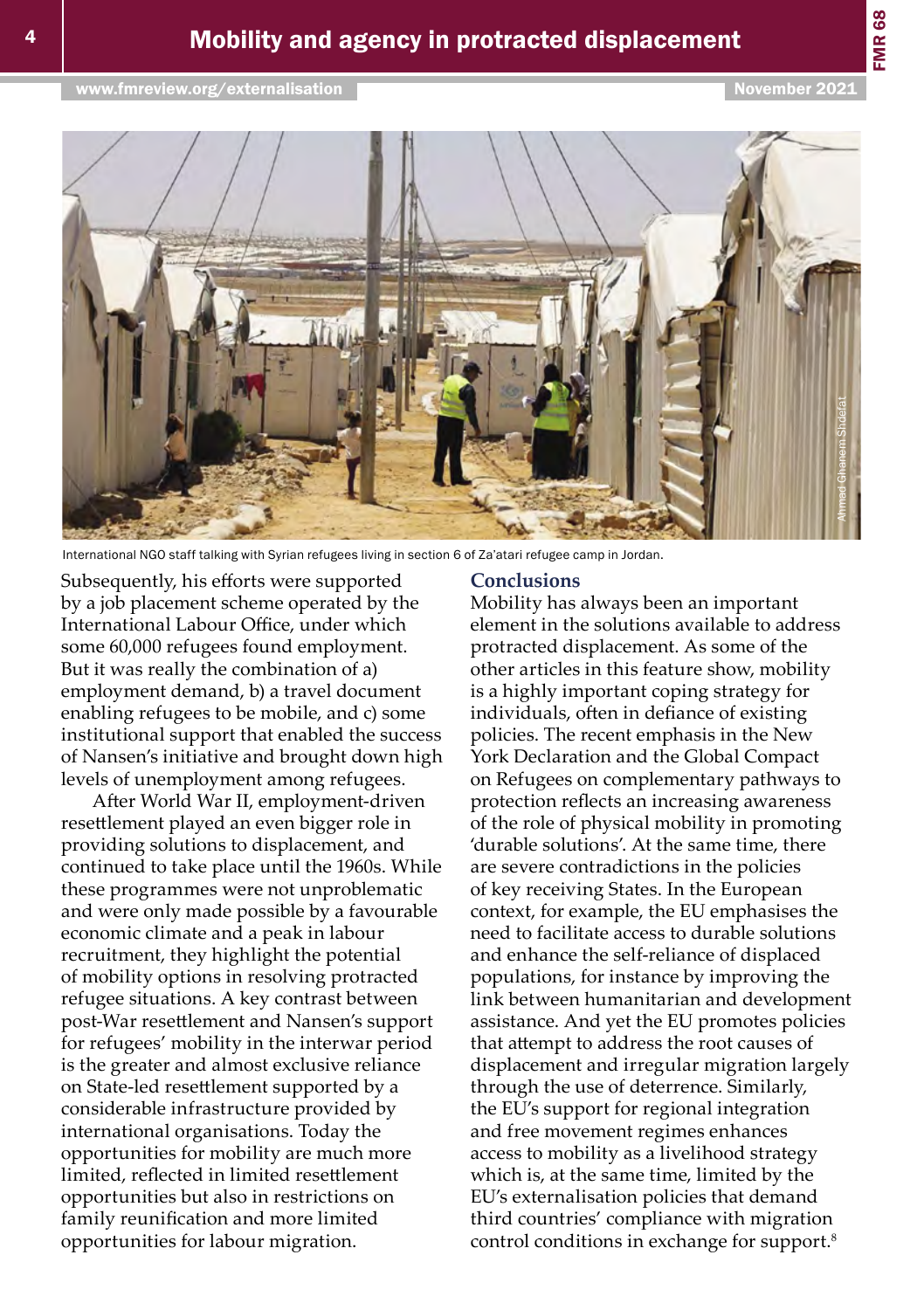In sum, there is a need to both refocus policies relating to international protection in general and protracted displacement in particular on protection outcomes, and to assess the 'fitness' of policies according to their capacity to promote durable solutions.

Albert Kraler *[albert.kraler@donau-uni.ac.at](mailto:albert.kraler%40donau-uni.ac.at?subject=)* Assistant Professor, Danube University Krems

Benjamin Etzold *[benjamin.etzold@bicc.de](mailto:benjamin.etzold%40bicc.de?subject=)*

Senior Researcher, Bonn International Centre for Conflict Studies (BICC)

Nuno Ferreira *[N.Ferreira@sussex.ac.uk](mailto:N.Ferreira%40sussex.ac.uk?subject=)*

Professor of Law, University of Sussex

1. See FMR issue33 (2009) for a snapshot of debates more than a decade ago [www.fmreview.org/protracted](http://www.fmreview.org/protracted) 

2. The project has received generous funding from the European Union's Horizon 2020 research and innovation programme under grant No 822453. More information on the project is available at [www.trafig.eu.](http://www.trafig.eu)

3. [bit.ly/EXCOM-2004-protracted](https://bit.ly/EXCOM-2004-protracted) 

4. UNHCR (2021) *Global Trends: Forced Displacement in 2020* [www.unhcr.org/60b638e37/unhcr-global-trends-2020,](http://www.unhcr.org/60b638e37/unhcr-global-trends-2020) p20. In 2017, some 22% of the then protracted refugee situations had lasted

November 2021 [www.fmreview.org/externalisation](https://www.fmreview.org/externalisation)

more than 38 years, and 51% between 10 and 38 years. Calculated from UNHCR (2018) *Global Trends: Forced Displacement in 2017* [bit.ly/UNHCR-GlobalTrends2017 p22](https://bit.ly/UNHCR-GlobalTrends2017 p22)

5. Loescher G and Milner J (2009) 'Understanding the Challenge', *Forced Migration Review* issue 33 [www.fmreview.org/protracted/loescher-milner](https://www.fmreview.org/protracted/loescher-milner)

6. Etzold B, Belloni M, King R, Kraler A and Pastore F (2019) 'Transnational Figurations of Displacement: Conceptualising protracted displacement and translocal connectivity through a process-oriented perspective', TRAFIG working paper No 1. BICC, p2–25. [bit.ly/TRAFIG-WP1-2019](https://bit.ly/TRAFIG-WP1-2019) 

7. This section is based on Kraler A, Fourer M, Knudsen A, Kwaks J, Mielke K, Noack M, Tobin S and Wilson C (2020) 'Learning from the Past: Protracted displacement in the post-World War II period', TRAFIG working paper No 2. Bonn: BICC.

<https://trafig.eu/output/working-papers/trafig-working-paper-no-2>

8. Ferreira F et al (2020) 'Governing protracted displacement: An analysis across global, regional and domestic contexts', TRAFIG Working Paper No 3, BICC, p38 [bit.ly/TRAFIG-WP3-2020:](https://bit.ly/TRAFIG-WP3-2020) see also main feature on Externalisation in Forced Migration Review issue 68 [www.fmreview.org/externalisation](https://www.fmreview.org/externalisation).

To watch the launch event for this FMR feature (forthcoming after 14 December), visit [https://trafig.eu/events/zooming-in-on](https://trafig.eu/events/zooming-in-on-migration-and-asylum)[migration-and-asylum](https://trafig.eu/events/zooming-in-on-migration-and-asylum).

### Mobility dynamics in protracted displacement: Eritreans and Congolese on the move

Carolien Jacobs and Markus Rudolf

Millions of Eritreans and Congolese find themselves in situations of protracted displacement. A more nuanced understanding of how physical and social mobility affects their daily lives is crucial to developing more effective tailor-made interventions.

The most widely used definition of protracted displacement is UNHCR's term for people who are 'stuck' in a particular place for at least five years. This stresses the static elements of protracted displacement but when such displacement is examined more closely, different patterns of mobility and immobility of individuals become visible. This article draws on empirical findings relating to Eritrean refugees in Ethiopia and internally displaced persons (IDPs) in eastern Democratic Republic of the Congo (DRC) in order to explore different physical and social mobilities.

Protracted conflict and insecurity in both Eritrea and DRC have caused

long-term and large-scale displacement of millions of people. For decades, Eritreans have been crossing international borders to seek protection, establishing diaspora communities across the world. Connections with members of this diaspora facilitate the onward mobility of Eritreans over long distances. In contrast, most displaced Congolese flee within their own country, often maintaining direct connections with their communities of origin. The following examples underline that protracted displacement cannot always be equated with confinement, with immobility while in transit, or with individuals stuck in a particular place.<sup>1</sup>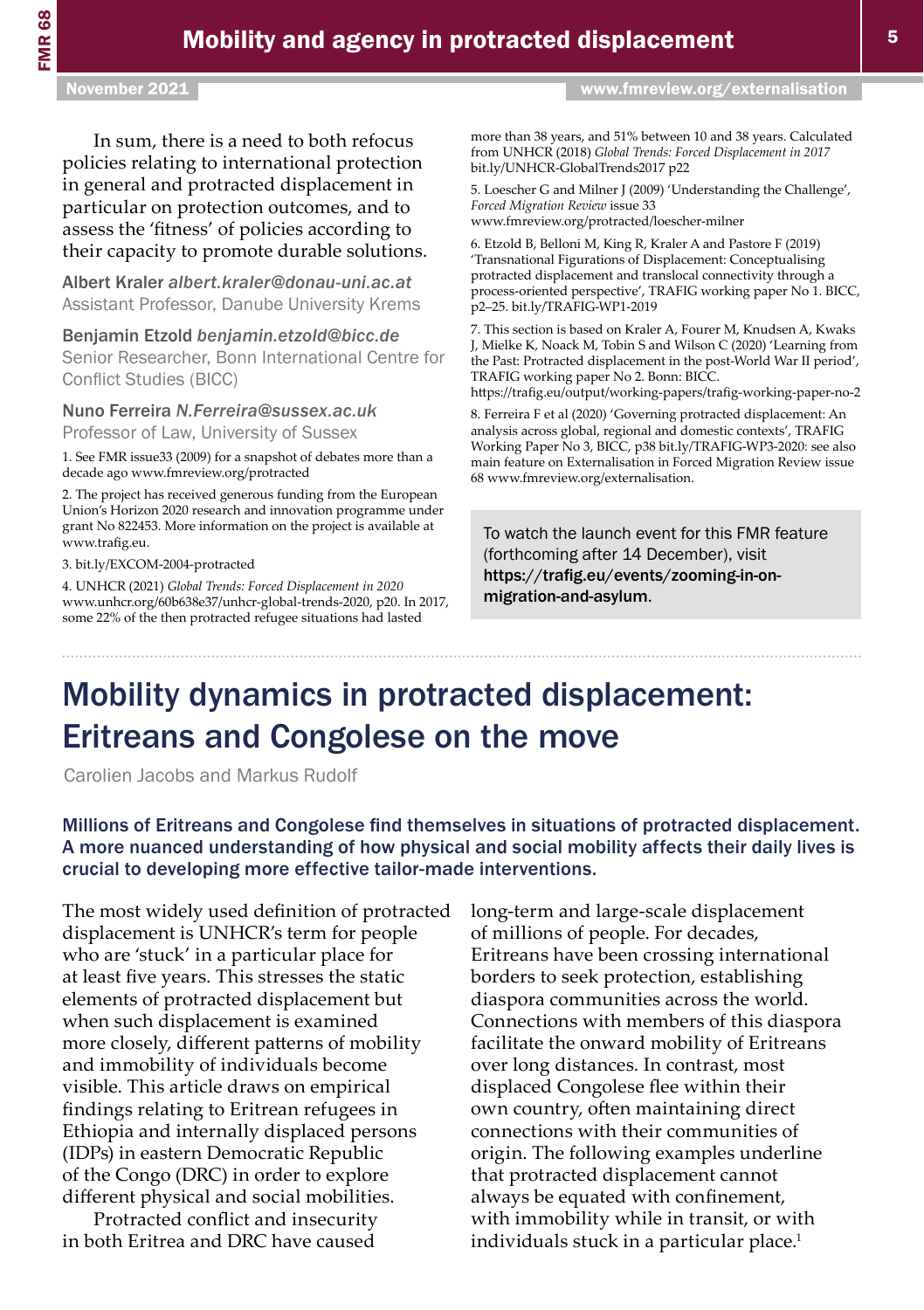**Long-distance or onward-oriented mobility**

When refugees are able to move legally to Europe or North America it is often either through a family reunification programme, or through a sponsor. Relatively little is known, however, about those who have not been able to resort to an international network or international organisations for support. They may nevertheless display high levels of mobility. Hassan is a good example. Now a married father of three children, he fled Eritrea during the war in 1987, remaining an irregular migrant for 15 years. He has been a recognised refugee now for 20 years and lives in an Ethiopian refugee camp with his family. His trajectory illustrates long-distance and long-term mobility and shows that this mobility is not necessarily reflected in legal and policy frameworks.

Hassan worked in a number of different jobs throughout his years of displacement: as a fisherman in Port Sudan, a charcoal maker in Puntland, a camel herder in Oman, a shopkeeper in Saudi Arabia, a ship cleaner in Dubai, and a day labourer in Yemen. He hid in a cargo ship headed to Australia and was discovered in Mombasa, Kenya. After being deported back to Somalia multiple times from the countries to which he had moved, he stopped pretending to be a Somali and was put on a plane to be deported to Eritrea in 2001. "I told them I was from Eritrea, because I was tired. [Before this] I always said I am Somali because I was afraid of Eritrea." After serving six months in the Eritrean army he escaped to Sudan, where he moved to a refugee camp and married another Eritrean refugee. "We left in 2008. It was not secure there. Eritrean forces took anyone [Eritreans] from the refugee camp [in Sudan]." He travelled with his family to the camp in Tigray where he has stayed since then. Throughout his irregular journeys Hassan was quite mobile, despite the lack of formal support or status, but each time he entered a camp he faced formal rules that impeded his mobility and that made him feel stuck. Mobility, on the other hand, provided him access to a wide range of livelihoods that enabled him to survive despite the lack of any formal assistance.

#### **Medium- to short-distance, locally oriented mobility**

Hassan's case shows that displaced persons on the one hand often succeed in mitigating risks and vulnerabilities by increasing their mobility. The fact that his mobility was often hampered by restrictive refugee policies illustrates on the other hand the de facto negative impact of such restraints. The recent liberalisation of Ethiopia's once restrictive policy, for example, now allows refugees to live outside the camps, which strengthened the position of refugees wishing to live outside the camps. It indeed expanded advantages where there already was a degree of informal flexibility at local level as the next case shows. Muhammed, an unmarried Eritrean from a family of fishermen, who is now in his early twenties, fled from Eritrea as a school student. At his first attempt to cross the border he was imprisoned but released after a few months thanks to his student status. He reached Afar state in Ethiopia on his second attempt with the help of nomads, where he settled in Loggia, a busy market town on the crossroads of regional trade routes.

Upon arrival, Muhammed made friends with other ethnic Afar who directed him to the Aysaita refugee camp. "[But] in the camp you do not get enough [food]", he explained. In Loggia by contrast, "… you have Ethiopian friends. You eat with them. They [Ethiopian Afar] even let me continue my studies [here]." Thanks to a high level of local solidarity, Muhammed has been able to enrol in a management studies course at the local university without any need for identity documents. After the new out-of-camp policy came into effect in Ethiopia he now has both a student and a refugee identity card. He can officially live and study in Loggia and get his monthly food rations in the camp without fear of being punished or caught for his prior irregular status. Muhammed shares the regular food rations from the camp with his hosts outside the camp, and the hosts do not have to worry about possible reprisals for sheltering him. Being a recognised refugee living out of camp,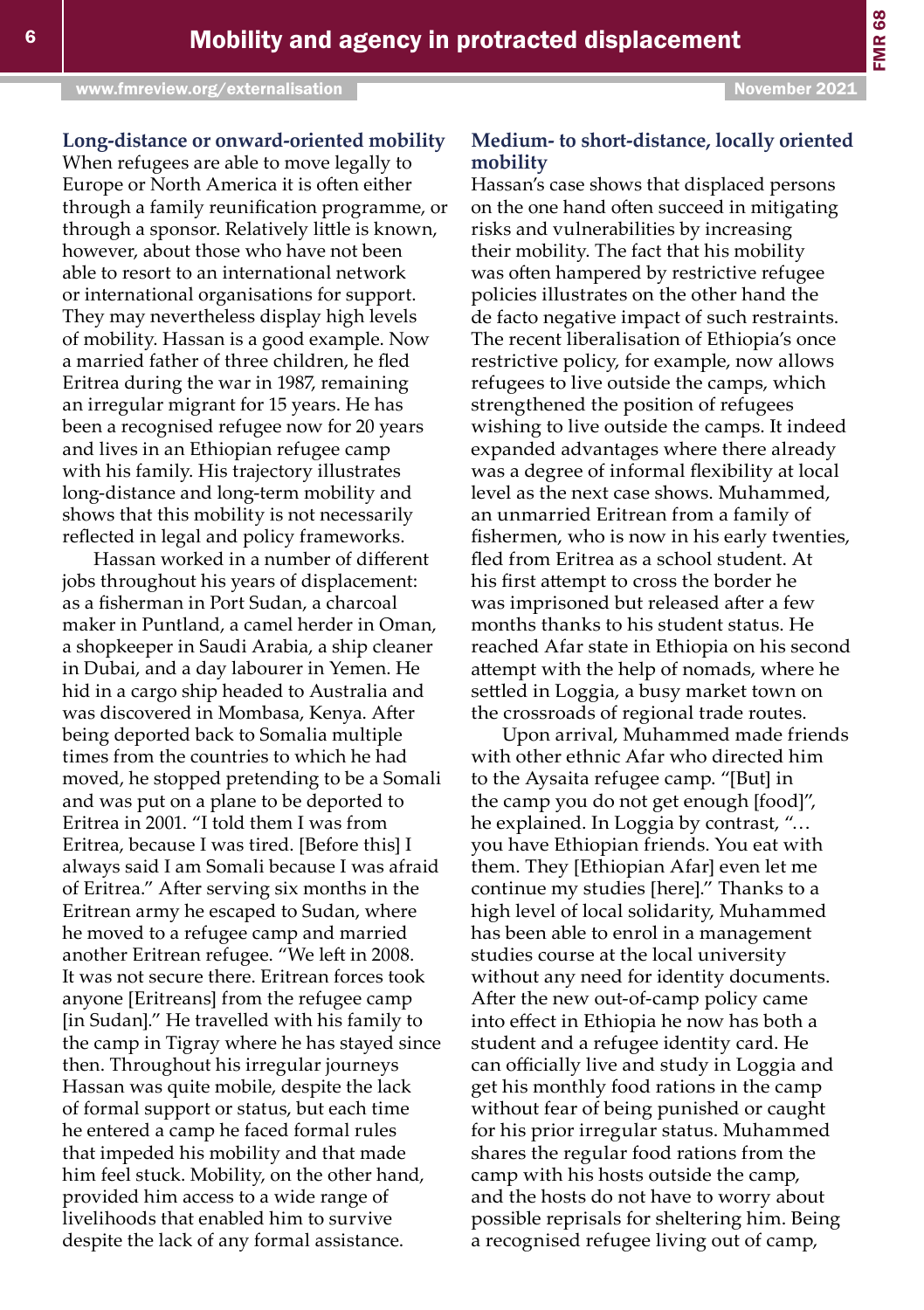FMR 68

on the contrary, made it possible to secure a reduction of his student fees. Muhammed benefits from the mobility options that are provided to him through his formal student status, but he is only able to take advantage of these options thanks to his embeddedness in an informal support network.

#### **Backward-oriented mobility**

Dewis is a Congolese man in his fifties, a married father of eight children. He originates from one of the rural areas in South Kivu province in the conflict-affected east of DRC. In 2012, when armed forces raped his sister-in-law and killed her husband, Dewis decided to flee to Bukavu, the provincial capital, located some 80km from Dewis' village. Upon arrival, Dewis noted that there was a high and often unmet demand for charcoal in the city so he decided to start a business in charcoal production in his area of origin, where forest resources are abundant. He transports the charcoal to the urban market, where his wife sells it. The business requires Dewis to return to his village about three times a month, enabling him to keep growing and harvesting crops while making a living from trade in the city.

Our research revealed that many IDPs like Dewis and his family frequently return to their respective places of origin despite the continuing insecurity there. It does not necessarily mean that they would return permanently if there was more stability. Our research showed that IDPs' livelihood strategies in displacement depend to a large extent on regular returns to their community of origin: for instance, to benefit from ruralurban trading opportunities, to harvest crops for the household's daily consumption, or to check on property. For many displaced people, it is essential to maintain mobility and assets in order both to cope with their present situation and to allow for a possible return in the future.

#### **Immobility**

While many displaced people rely on onward or backward mobility to rebuild their lives in displacement, there is a group of people that can neither make return visits to their community of origin, nor move elsewhere. For some, moving within the host country

or onward might be impeded by legal and policy frameworks that limit their freedom of movement. In circumstances where refugees lack the right to move freely, mobility usually entails illegality and loss of entitlement to formal support. There is a large number of people who have been driven into illegality because of this.

Apart from formal limitations, the dividing line between mobility and immobility is often determined by individual circumstances that are related to pre-displacement experiences. Kazi, for example, is very outspoken about the impossibility of returning to his home community in DRC.<sup>2</sup> Some years ago he was forcibly recruited into an armed group in his area of origin. After about six months in the bush, he managed to escape and flee to Bukavu. He then found that his relatives had taken him for dead, and that his wife had built a life without him, not knowing whether he would ever return. Not having a family to return to, combined with the stigma of having been part of an armed group (and the fear of being recruited again), makes return an unrealistic option for Kazi. He therefore remains in the city, where he is at least able to benefit from his brother's connections to make a living.

Kazi's case is not uncommon. In many cases, the displaced people we met could not return to their community of origin because they had lost all their assets in the community. This could be as a result of looting, or because relatives had appropriated everything in their absence. Relatives often refuse to return property or to compensate returnees, arguing that those who did not suffer the hardships of the war had lost their claim to assets in the village. There is also often a fear of stigmatisation prevalent among a particular group of displaced persons: namely women – and sometimes men – who have been raped. After this traumatic experience, they prefer the anonymity of their place of refuge to the prospect of discrimination upon return to their community of origin. This means that they also cannot turn to former contacts for support.

#### **Fourth durable solution?**

In the above, we have set out four different types of mobility that characterise everyday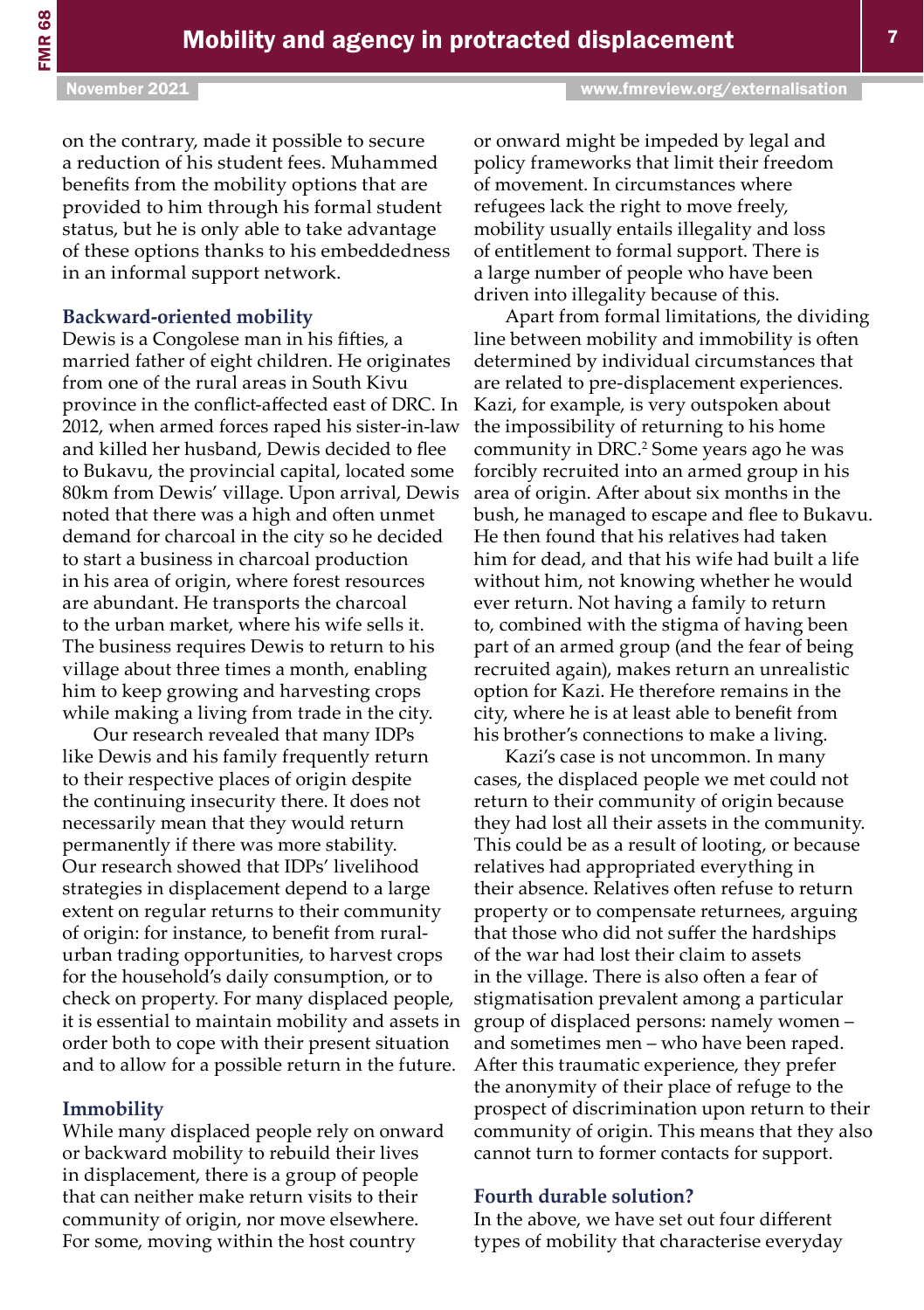

Bada Admagug, in Afar State, Ethiopia. This is a central transport hub close to an irregular border crossing point with Eritrea. From here, goods and people move across

experiences of protracted displacement. Our empirical results show that mobility is an important part of displaced persons' livelihood strategies. In many cases, this mobility is made possible by virtue of informal connections, and happens despite formal policies. Impediments to mobility also impede people's livelihood opportunities. To categorise displaced persons as stuck has unintended negative impacts in practice. Those eligible to receive assistance as displaced people hide their mobility strategies in order not to jeopardise their access to assistance; coping mechanisms that are based on a degree of mobility remain unrecognised and are often hindered by regulations on aid provision; and mobile individuals must take risks associated with moving under the radar. There is always a risk of losing one's legal status, of extortion at road blocks or by smugglers, of losing belongings or merchandise, or of being kidnapped. All these factors make mobility a risky and costly endeavour. Displaced people have to weigh the costs and benefits when taking the decision to move.

According to our observations it is evident that the risks and vulnerabilities of those requiring protection may be

heightened by aid policies that fail to acknowledge, assess and react to such realities. A lack of awareness that displaced people may need access to other options (such as enabling access to their fields or home communities while staying in camps) may lead not only to a failure of interventions but also to counterproductive effects, for instance by causing irregularity. In contrast, policies that support or at least do not inhibit the mobility patterns of displaced people – mobility patterns which they have established themselves and which have contributed to their livelihoods – were observed to be an effective and more sustainable way to overcome protracted displacement situations.

Measures to foster self-help mechanisms and to mitigate risks need to be tailor-made and needs-based. In the case of Dewis and Kazi, this would entail support for making a living in the city. Dewis could also benefit from improved and more secure road infrastructure. In Muhammed's and Hassan's cases, the benefits of legalising and supporting out-of-camp options for refugees are clear: legal status and continued access to aid improved their economic and social position, and resulted in less exploitation and discrimination. This, in sum, shows that putting people and the solutions they find for themselves before politics and top-down prescriptions could be a hybrid yet realistic fourth durable solution.

Carolien Jacobs *[c.i.m.jacobs@law.leidenuniv.nl](mailto:c.i.m.jacobs%40law.leidenuniv.nl?subject=)* Assistant Professor, Van Vollenhoven Institute for Law, Governance and Society, Leiden University

#### Markus Rudolf *[markus.rudolf@bicc.de](mailto:markus.rudolf%40bicc.de?subject=)*

Senior Researcher, Bonn International Centre for Conflict Studies (BICC)

1. Tufa et al (2021) 'Figurations of Displacement in and beyond Ethiopia', TRAFIG Working Paper No 5, BICC [bit.ly/TRAFIG-WP5](https://bit.ly/TRAFIG-WP5)

2. For more detail about his case, see Jacobs et al (2020) 'Figurations of Displacement in the DRC', TRAFIG Working Paper No 4, BICC [bit.ly/TRAFIG-WP4](https://bit.ly/TRAFIG-WP4)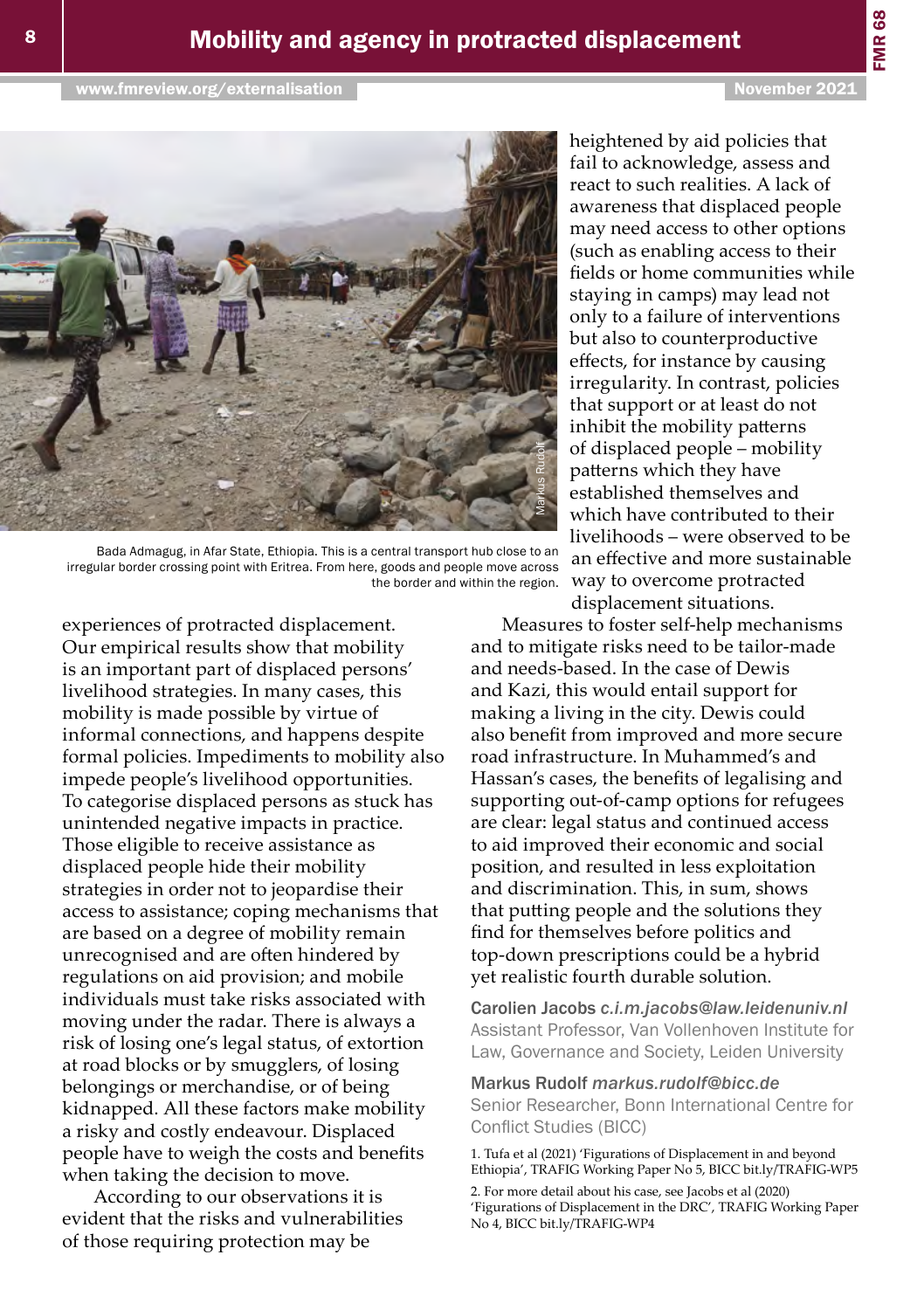# Family networks and Syrian refugees' mobility aspirations

Sarah A Tobin, Fawwaz Momani, Tamara Adel Al Yakoub, and Rola Fares AlMassad

Syrian refugees' aspirations to move contradict the notion that those refugees who are 'stuck' in displacement are passive victims without agency. Rather, in the absence of viable options for physical mobility, refugees may still engage in aspirations to 'move on' even when they are not able to do so physically.

Sustaining local, regional and transnational family networks is a strategy that displaced persons use in order to cope in conditions of protracted displacement. These networks can help provide access to humanitarian aid, socio-economic resources, psychosocial support, and opportunities for mobility. But not always. In this article, we examine the protracted displacement of Syrian refugees in Jordan as they remain restricted from onward mobility yet use family networks to dream of moving outside the country, to move next to, to be among, or to reunite with family networks 'elsewhere'. However, these aspirations are almost always unrealised and remain idealised futures, 'imaginaries' of a life that is likely never to come to pass. Instead, they are practices that reinforce key family networks and assert the agency of the refugees in the context of being 'stuck' rather than serving as a realistic pathway to a durable solution.<sup>1</sup>

For the nearly one million Syrian refugees in Jordan, their stay has become increasingly protracted, with durable solutions – return in safety and dignity, local integration or third-country resettlement – remaining out of reach for nearly all. Fewer than 35,000 Syrians have returned from Jordan; Jordan continues to offer support to Syrians as 'guests' rather than long-term or permanent residents; and Syrian resettlement rates are very low, with only 176,000 having been resettled worldwide and only a small fraction of them coming from Jordan<sup>2</sup>. Our research indicates that only 16% had applied for asylum and resettlement outside Jordan.<sup>3</sup> Despite these odds many Syrians in Jordan continue to actively discuss their

aspirations for onward mobility, despite it being extremely unlikely to become a reality.

*I really want to move to Canada, or Britain, or America. They say the youth have abundant job opportunities available for them. And they have health insurance if they become sick. My sister is in America now; she has been there for four years. She says that life there is beautiful, except that being a foreigner is hard because she misses the family and her loved ones. Living there is great, especially when it comes to medical care. It's not like the hardships and sufferings people face here in Jordan.* (Syrian refugee woman in Jordan)

Mobility aspirations reveal individuals' agency. They express desires for their own future, with a life with their family, in decent work, with educational opportunities and accessible, affordable healthcare. They articulate a vision for 'the good life' in which they can create a fulfilled and contented life in a country where the rule of law is the norm, rather than under an authoritarian regime. It is a future that contrasts strongly with the present, making aspiring towards such a markedly different future particularly challenging.

Furthermore, mobility aspirations reconnect and reinforce family networks through shared and imagined futures. Even – perhaps especially – when they are unable to meet in person, refugees use mobility aspirations to reinforce the importance and place of family networks and their members.

#### **Imagining elsewhere**

The United States of America, Canada, Europe (including the UK and Nordic countries) and Australia were the most popular relocation destinations chosen by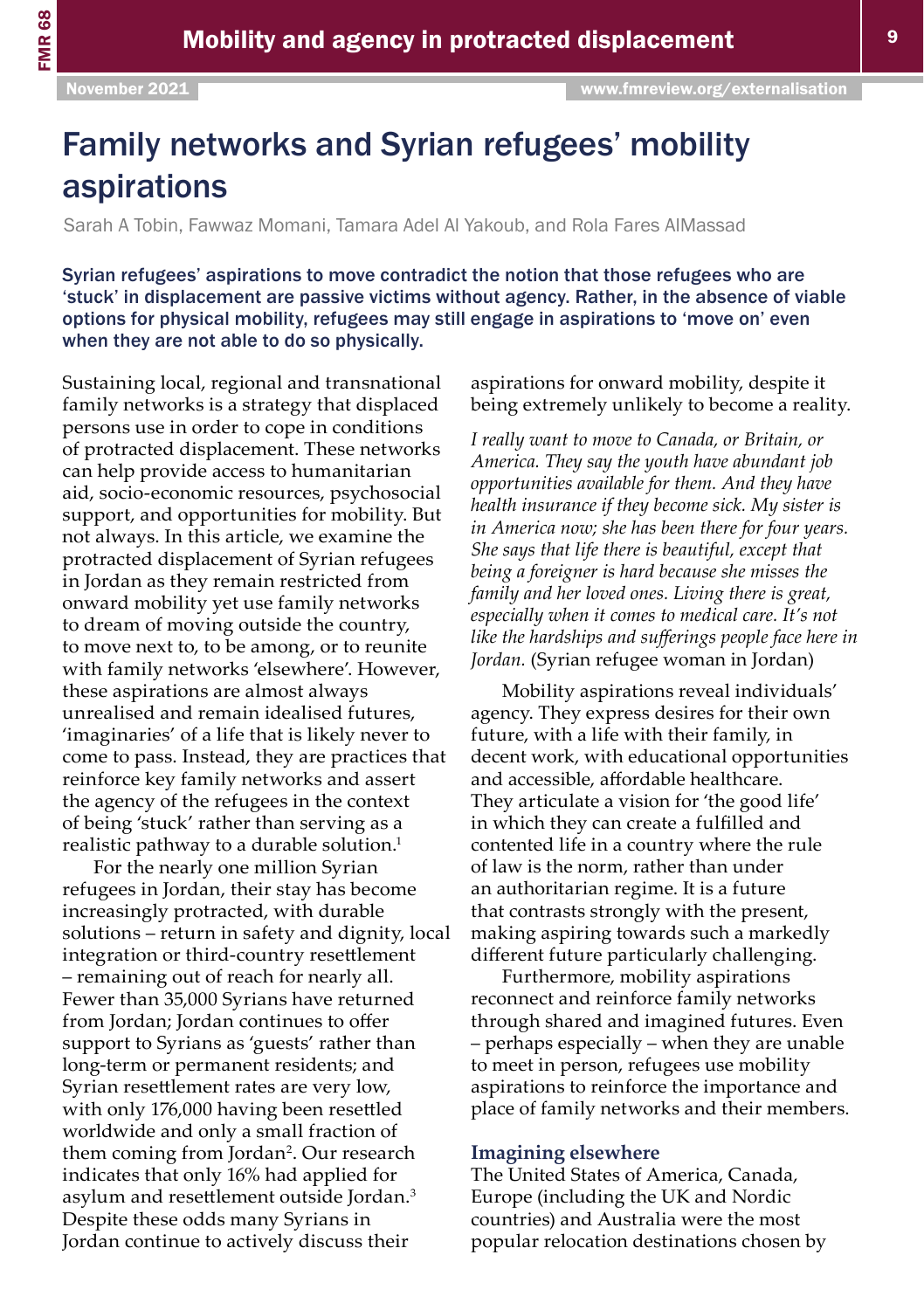of, and receiving relief from the grinding nature of life in protracted displacement in Jordan. As one said, "I wish I could make it to Canada… My sister in Canada has got citizenship after four years, and she says that life there is different. Her kids are all in schools; they are doing very well. Here in Jordan, it seems that I am losing my sons."

#### **The Case of Umm-Baha**

The case of Umm-Baha reveals the agent-centric nature of mobility aspirations, and the ways in which such practices reinforce family networks.

Umm-Baha is a married woman from Daraa, in southern Syria. She is in her late forties, has nine children and is a stay-athome mother. When conflict began, she and her family considered going to Jordan, assuming they would return after two or three months. Jordan was the first choice because Umm-Baha's husband knew the country well from frequent travel there and it was the closest option. Umm-Baha's husband and four oldest sons began preparing for the journey to Jordan; she and the rest of the children would follow later.

Umm-Baha's decisions about mobility were dictated by fear for her children's safety: she was afraid to stay in Syria with them, afraid to make the journey and endanger them, and afraid to be somewhere new where she would be unable to help them as they needed. As a result, she did not want to leave Syria. However, she changed her mind when one of her daughters was sexually assaulted, and several of her sons were arrested by the Assad regime. After their release, Umm-Baha's sons became more determined to leave for Jordan.

Initially Umm-Baha and five of her children settled near Irbid in northern Jordan, their rent paid for by the Norwegian Refugee Council. They would have liked to live closer to the city centre but the rent, water and electricity were too expensive; on the recommendations of relatives, they moved to the nearby city of Ramtha. Eight of the nine children now live in Ramtha, and Umm-Baha's husband,

those whom we interviewed. Ninety percent said that they desired to connect with and rekindle family networks outside Jordan. Comments such as this were relatively common: "We are thinking of moving, but we cannot afford it. We have no single country in mind, but we would choose Britain if we could." Another said, "Britain is my favourite, but if I had the chance to move to another country such as Canada or Germany, I would." These ill-defined, even interchangeable, North American and European destinations were described to us with vague and idealised images of a better life and lifestyles, with gardens and parks, better work opportunities and pay, and good educational opportunities. One woman said, "I want my kids to go back to school. I cannot afford to send them to private schools in Jordan… I wish I could move to the West to get better education for my children." These kinds of sentiments were common among the Syrians we surveyed and interviewed.

These ideas often came from family members who were already living in these locations. Interviewees' comments were often prefaced with "My relatives already in Britain [or whichever country] tell us…" Through social media, phone calls and family networks, family members shared a picture of a life abroad that was perhaps painted in an overly positive light and which hid some of the disadvantages and challenges. For example, one said, "My cousin is in Denmark. She does not pay house rent. The government supports them with everything." This family member appears to have neglected to say that the Danish government has been particularly tough on Syrians, even threatening to forcibly return some.

These kinds of statements reveal little about migration intentions, but much about the transnationally embedded nature of these family networks. Such statements also reveal the ways in which refugees can and do exist in multiple places simultaneously: they reside physically in Jordan but imagine being closer to a much beloved family member, being taken care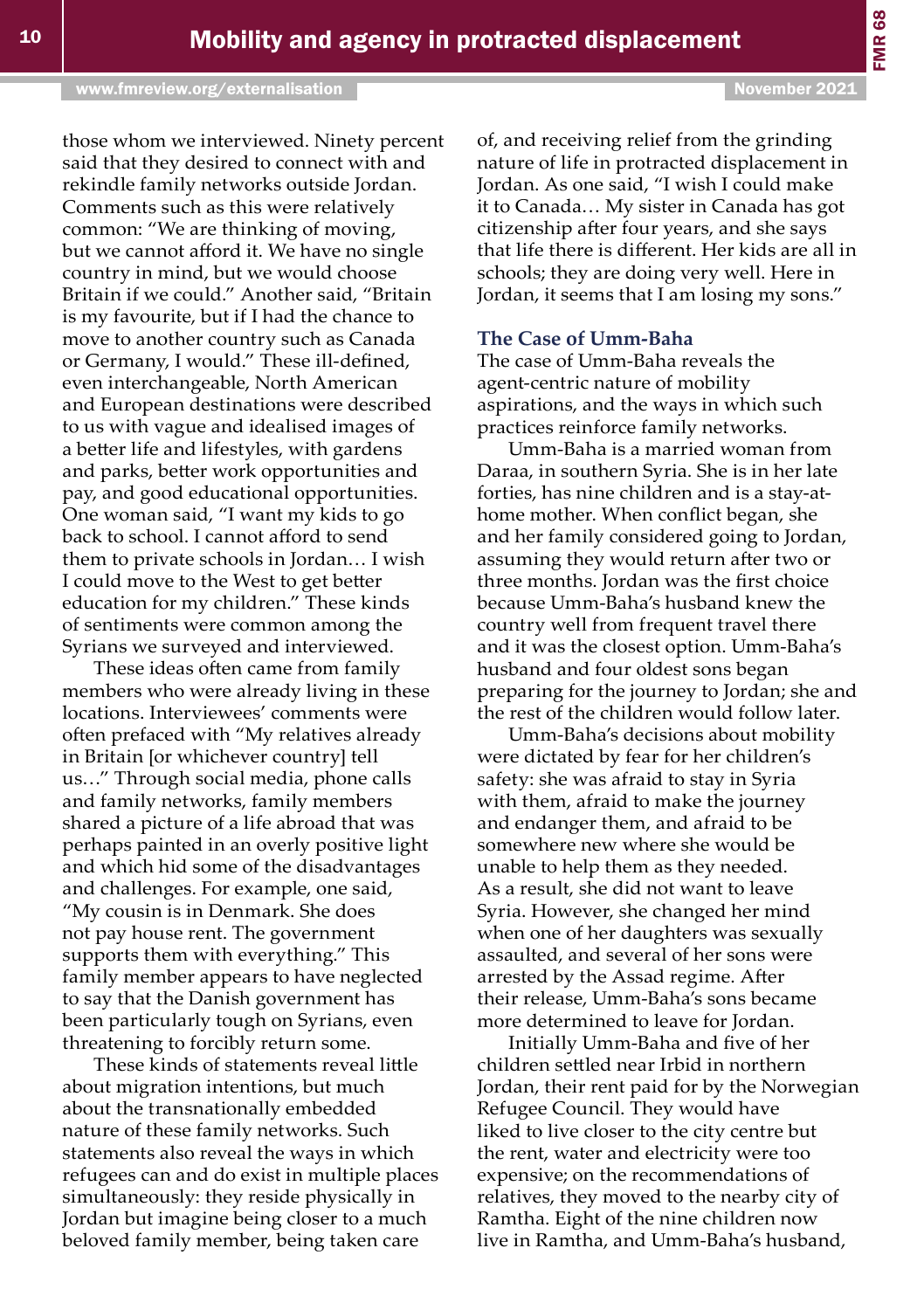parents and siblings are there, all within a five-minute walk from each other.

Despite the close presence of a large extended family in Jordan, Umm-Baha dreams regularly about a better life outside Jordan. Economic conditions in Jordan are hard, and the family must work together to make ends meet. Her sister, brother-in-law and their children were resettled in the US, and they keep in touch. This prompts her to think about possibilities for improving her own life as well. When asked if she intends to stay in Jordan, she said, "No. There is not a good life for my boys here. I am thinking of a country other than Syria with a better place for my boys." However, any real possibilities for onward migration are thwarted because her oldest married son refuses to travel to Europe, and her grandchildren would not be eligible to go with her due to family reunification restrictions. Umm-Baha is worried that any onward migration would split the family apart.

At one point, Umm-Baha collected information from family and friends who are in the US, attempting to make her mobility aspirations a reality. They advised her to join them, and so she asked her family members in those countries to submit the paperwork for family reunification. But then, as she says, "I noticed that they apologised and deferred and said 'it's too long and complicated'. Our relationships have grown distant. I keep asking UNHCR about it. But they said our request in the queue."

As the story of Umm-Baha demonstrates, mobility is not a straightforward and linear trajectory shaped merely by the presence of family. Rather, mobilities are anchored in past experiences, subject to present realities, and informed by future hopes and imagined scenarios. People's mobilities are shaped also by which type of family network they wish to cultivate, and their perceptions of the role of knowledge sharing and trust within those family networks.

#### **Conclusions**

Discussions about protracted displacement, mobility and durable solutions often pay little attention to the desires, imaginations

and aspirations of the refugees themselves. However, "migration imaginaries"<sup>4</sup> merit attention because they are widely participated in by all refugees and reveal much about ways of being and belonging, especially with regard to family networks. They also reveal the ways in which individuals become active protagonists in the context of protracted displacement, where their agency might otherwise be constrained or stifled.

Resettlement is a durable option but it is available to very few. In the absence of a viable durable option, mobility may exist in multiple places and spaces at the same time. Mobility aspirations enable the actor to contract or expand their family networks at will, without financial costs. Additional research is needed to establish to what extent mobility aspirations have positive outcomes that extend beyond the refugee or family networks in areas that may include improved mental health or physical well-being.

Sarah A Tobin *[sarah.tobin@cmi.no](mailto:sarah.tobin@cmi.no)*  Research Professor, Chr. Michelsen Institute

Fawwaz Momani *[fawwazm@yu.edu.jo](mailto:fawwazm@yu.edu.jo)*  Professor of Psychological Counseling, Yarmouk **University** 

#### Tamara Adel Al Yakoub *[tamara@yu.edu.jo](mailto:tamara@yu.edu.jo)* Assistant Professor of Public Administration, Yarmouk University

Rola Fares AlMassad *[rolamasad80@yahoo.com](mailto:rolamasad80@yahoo.com)* PhD Candidate in Psychological Counseling, Yarmouk University

1. Some of the arguments made in this article are further explored in Tobin S A, Etzold B, Momani F, Al Yakoub T A, AlMassad R F and Shdefat A G (forthcoming) 'Ambivalent entanglements: Syrian refugees' network relations and (im)mobilities in protracted displacement' in Ahrens J and King R (Eds) *Onward Migration and Multi-sited Transnationalism: Complex Trajectories, Practices and Ties*, Cham: Springer.

2. *Resettlement at a Glance: January-December 2019* [bit.ly/UNHCR-resettlement-2019](https://bit.ly/UNHCR-resettlement-2019) 

3. Tobin S A et al (2020) 'Figurations of Displacement in Jordan and beyond: Empirical findings and reflections on protracted displacement and translocal connections of Syrian refugees', TRAFIG Working Paper No 6, BICC [bit.ly/TRAFIG-WP6](https://bit.ly/TRAFIG-WP6) 

4. Bolognani M (2016) 'From myth of return to return fantasy: a psychosocial interpretation of migration imaginaries', *Identities* 23(2):193–209 <https://doi.org/10.1080/1070289X.2015.1031670>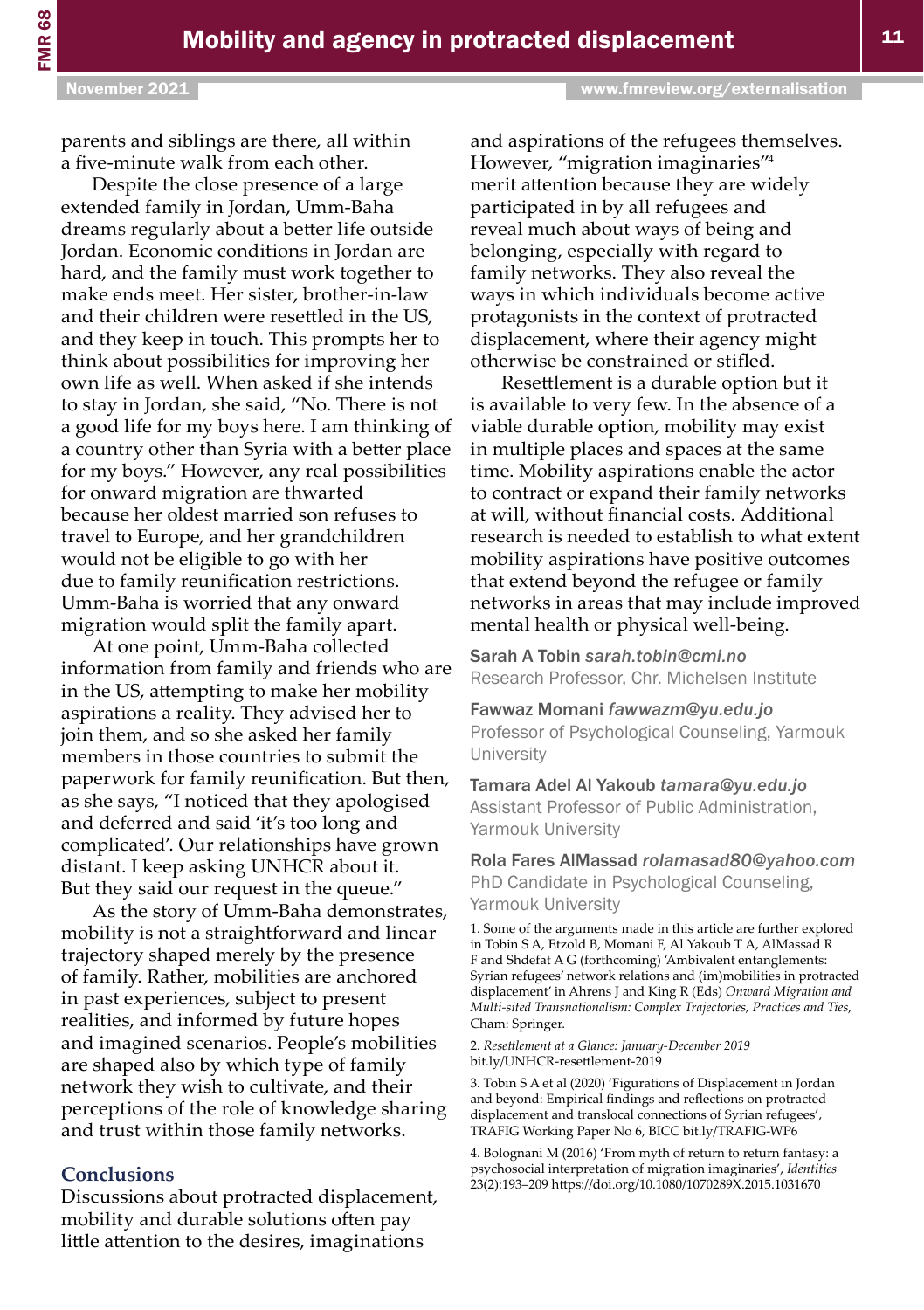# 'Constrained mobility': a feature of protracted displacement in Greece and Italy

Panos Hatziprokopiou, Evangelia Papatzani, Ferruccio Pastore and Emanuela Roman

People living in protracted displacement in Italy and Greece are frequently more mobile than is generally recognised in public discourse and policy.

Protracted displacement is often implicitly associated with passivity and immobility, and it is not by chance that protracted displacement is often described through the metaphor of 'limbo'. But people living in protracted displacement are far from immobile. On the contrary, both in their everyday lives and over time, they experience 'constrained mobility' at different scales (from local to transnational) and in pursuit of different goals (primarily subsistence and administrative status). While heavily constrained by a complex and constantly evolving combination of legal and socioeconomic factors, these mobility patterns are a crucial form of 'agency under duress'.

In this article, we use the cases of Greece and Italy to explore what protracted displacement looks like in reality. These countries share at least three common structural features. First, both are 'first entry' countries in the European Union (EU), where asylum seekers' mobility is constrained by Dublin Regulation rules. Second, both countries have comparatively low administrative capacity, in particular in the fields of reception and integration of asylum seekers and refugees. Finally, they are both characterised by stagnant official labour markets and sizeable underground economies. All of these factors deeply shape the patterns of (im) mobility and inclusion/exclusion of migrants living in protracted displacement.

#### **Immobilising effects of EU and national regulations**

Intra-EU mobility constitutes a major challenge for both asylum seekers and protection beneficiaries<sup>1</sup> in Italy and Greece. For asylum seekers, secondary movement within the EU is often (although not

exclusively) motivated by family reasons. The Dublin Regulation represents a massive obstacle, especially for adult asylum seekers who have family members in other EU countries whom they would like to join. Often these relatives do not fall under the Regulation's strict definition of 'family', which includes only the applicant's spouse or children (under the age of 18). Even when asylum seekers are allowed to move within the EU (as in the case of unaccompanied minors), they face extremely long waiting times and many administrative obstacles. For protection beneficiaries holding an Italian or Greek residence permit, and who are able to obtain travel documents, EU law allows them to move freely across the EU for no more than three months – although many opt to overstay this period, accepting the risk this carries.

However, there are deep differences between the two countries as regards mobility between countries, especially for asylum seekers. While both countries have adopted the 'hotspot' approach, in Greece – where it was introduced in conjunction with the 2016 EU–Turkey deal – it has become a key mechanism of migration control, turning the country into an internal EU 'buffer zone'. Migration journeys were interrupted, both to other member States but also within the country itself. This is because asylum seekers' mobility in Greece is directly impacted by the different types of reception facilities and procedures, which in Greece have three distinct forms: a) the forced containment of asylum seekers in hotspots on five eastern Aegean islands until a decision is reached on their asylum claims (with some exceptions); b) asylum seekers' accommodation in isolated 'open temporary accommodation sites' (camps) on the mainland, subject to specific regulations and mobility restrictions; and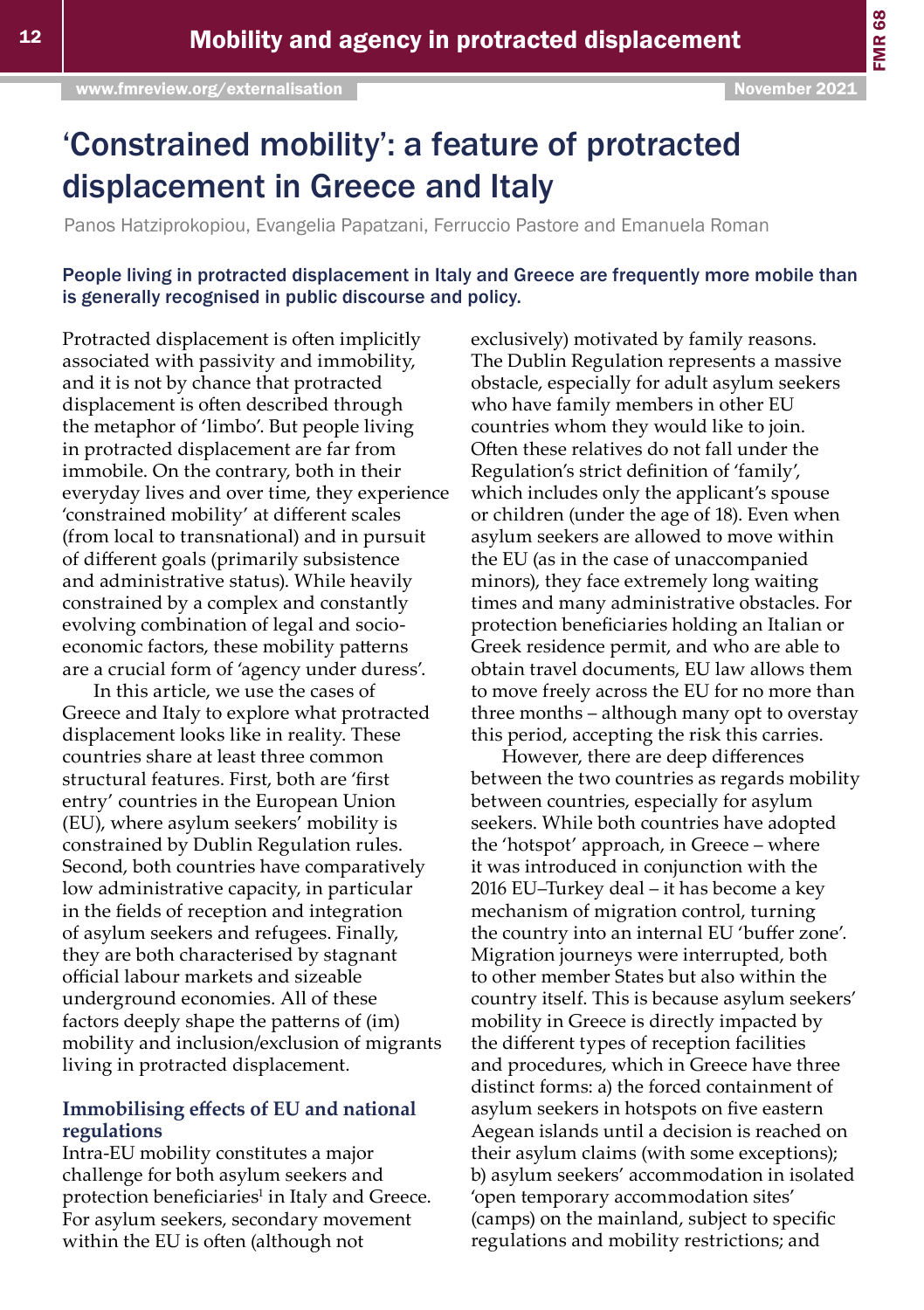c) the accommodation of the most vulnerable in urban apartments.<sup>2</sup> Mobility across these reception facilities is strictly regulated.

In contrast, asylum seekers do not stay in hotspots in southern Italy while their asylum applications are examined but are instead dispersed to reception centres across the country. Their mobility is regulated less strictly than in Greece, although those hosted in reception centres similarly risk losing their accommodation if they are absent for a prolonged period without permission. For asylum seekers and protection beneficiaries who are no longer in the reception system, onward movement within the country is extremely common.

#### **Constrained mobility as a survival strategy**

In both countries, migrants living in protracted displacement develop a wide range of mobility-based survival strategies permitting them to navigate the complex asylum systems at both national and EU levels in order to reunite with their networks, meet their basic needs or seek better opportunities elsewhere.

Asylum seekers in Greece may for instance attempt to escape from the islands to the mainland, or to move from their officially allotted camp to another, where they usually remain unregistered. They may also travel for seasonal work (running the risk of losing their camp accommodation and financial assistance if their employment becomes known) or they may remain official residents of the camp but actually move to a rented apartment in the city.

For migrants living in protracted displacement in Italy, regardless of their legal and administrative status, mobility within the country represents a major survival strategy. This is typically an employment-driven circular mobility, with migrants following employment opportunities across the country (for example, seasonal agricultural workers who follow the harvest seasons).

Intra-European movements may take different forms, depending on integration prospects (however limited), labour market opportunities (however precarious), and political geography itself (with Italy bordering three other Schengen countries while Greece borders none). Overall, 'secondary movements' are widely practised, even when not strictly legal. Intra-EU mobility from Italy, in particular, is usually a 'two-way' path with frequent backand-forth movements; movements from Greece, by contrast, are mainly 'one-way'.

It is very common for protection beneficiaries in Italy to move to another EU country, find an informal job and settle irregularly. This subsistence migration is circular, involving periodic returns to renew their Italian residence permit (every two or five years, depending on the form of protection granted). However, in order to renew the permit, an official residential address in Italy is needed. As migrants rarely have such an address, a profitable illegal market has developed to provide fake documents. This situation is often defined by migrants themselves as a 'trap' whereby, in order to remain 'legal' in country A, one has to stay irregularly in country B and resort to illegal activities.

Similarly, intra-EU mobility is widespread among protection beneficiaries in Greece, triggered by harsh living conditions and limited integration prospects, and also related to where forced migrants have networks in the places they wish to reach. Some migrants attempt to entirely avoid the asylum system's immobilising effects from the very beginning, for instance by crossing the northeastern land border with Turkey. Such a strategy enables them to avoid being identified by State officials and prohibited from onward travel, and to cross subsequent borders irregularly (supported by illegal markets providing housing and fake documents). Similar channels may be used to later pursue legal mobility routes: a spouse, or even children, may be smuggled to relatives in a northern European country, in order to allow, at a later stage, asylum applicants in Greece to reunite with family members under Dublin. A paradox thus arises, by which irregularity allows mobility whereas 'legality' actually prevents it.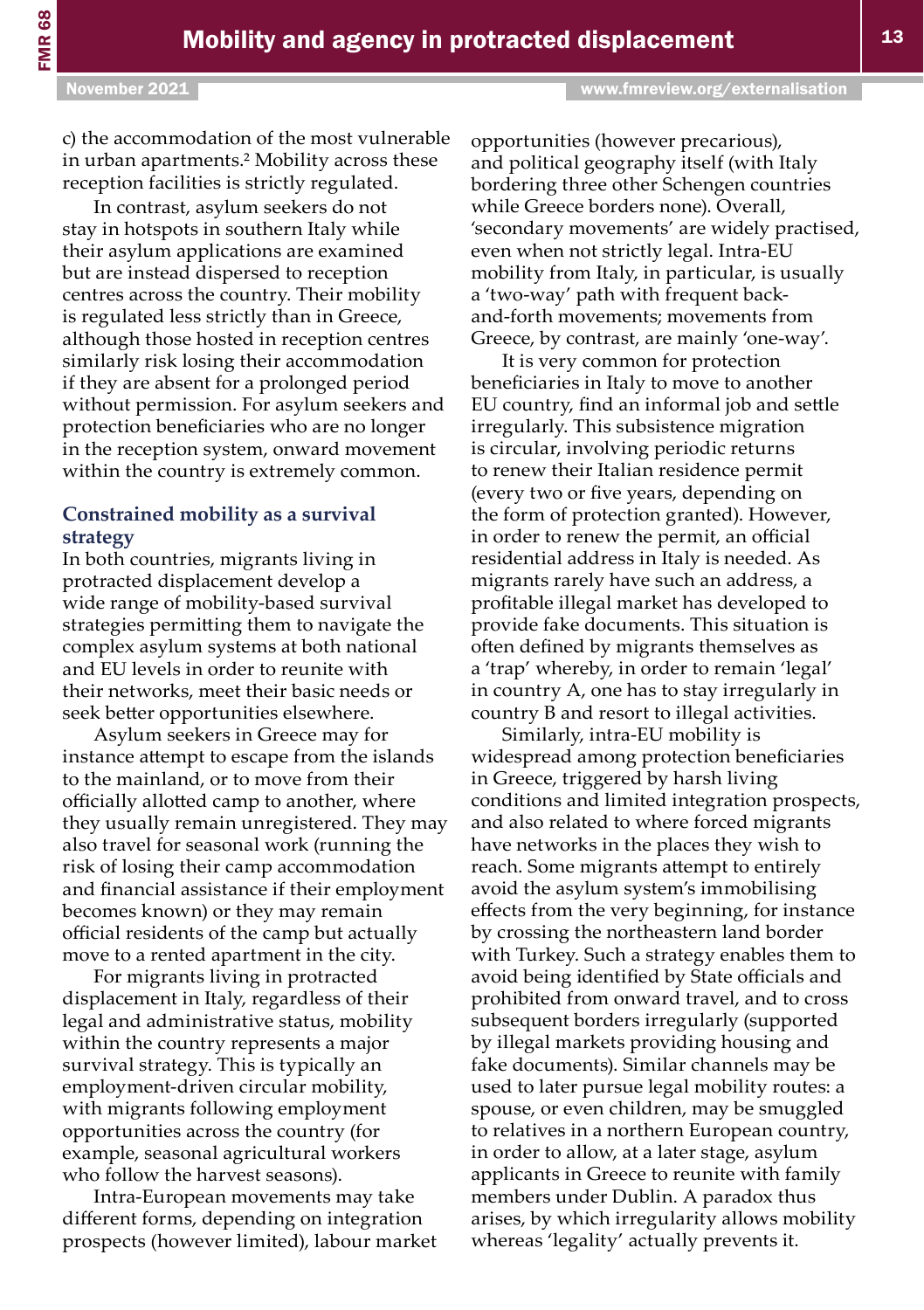of subsistence, impoverishing them further. At the same time, those who found themselves temporarily outside the country (whether elsewhere in Europe or in the countries of origin) were then stuck and could not return.

The constrained mobility strategies described above became impracticable in both countries, transforming life into "a sort of hyper-limbo, where the usual levels of immobilisation and marginalisation are enhanced by COVID-related restrictions", as an interviewee in Rome told us.

#### **Policy implications and future outlook**

The important role that constrained mobility has in shaping everyday lives and prospects of migrants living in protracted displacement in Greece and Italy is either ignored or stigmatised by official policy discourse. It is ignored as long as mobility takes place under the radar of the media and regulatory agencies, as is usually the

#### **The additional immobilising effects of COVID-19**

COVID-19 restrictions produced further disruptions of mobility at different levels: within Italy and Greece, across the EU and to/from countries of origin or transit. Measures restricting mobility and imposing social distancing had an especially heavy impact on migrants living in protracted displacement, with those hosted in reception facilities subject to increased prohibitions and controls. Almost all transfers, entries and exits from the asylum system were suspended, and migrants lost their limited educational and recreational opportunities, and their meagre sources of income.

Travel bans and border closures led to a drop in transits to other European destinations. In the Italian case, during the first wave, the complete freezing of secondary intra-EU and internal mobility deprived seasonal agricultural workers of their only means



Mória refugee camp, Lesvos (Greece), 2018.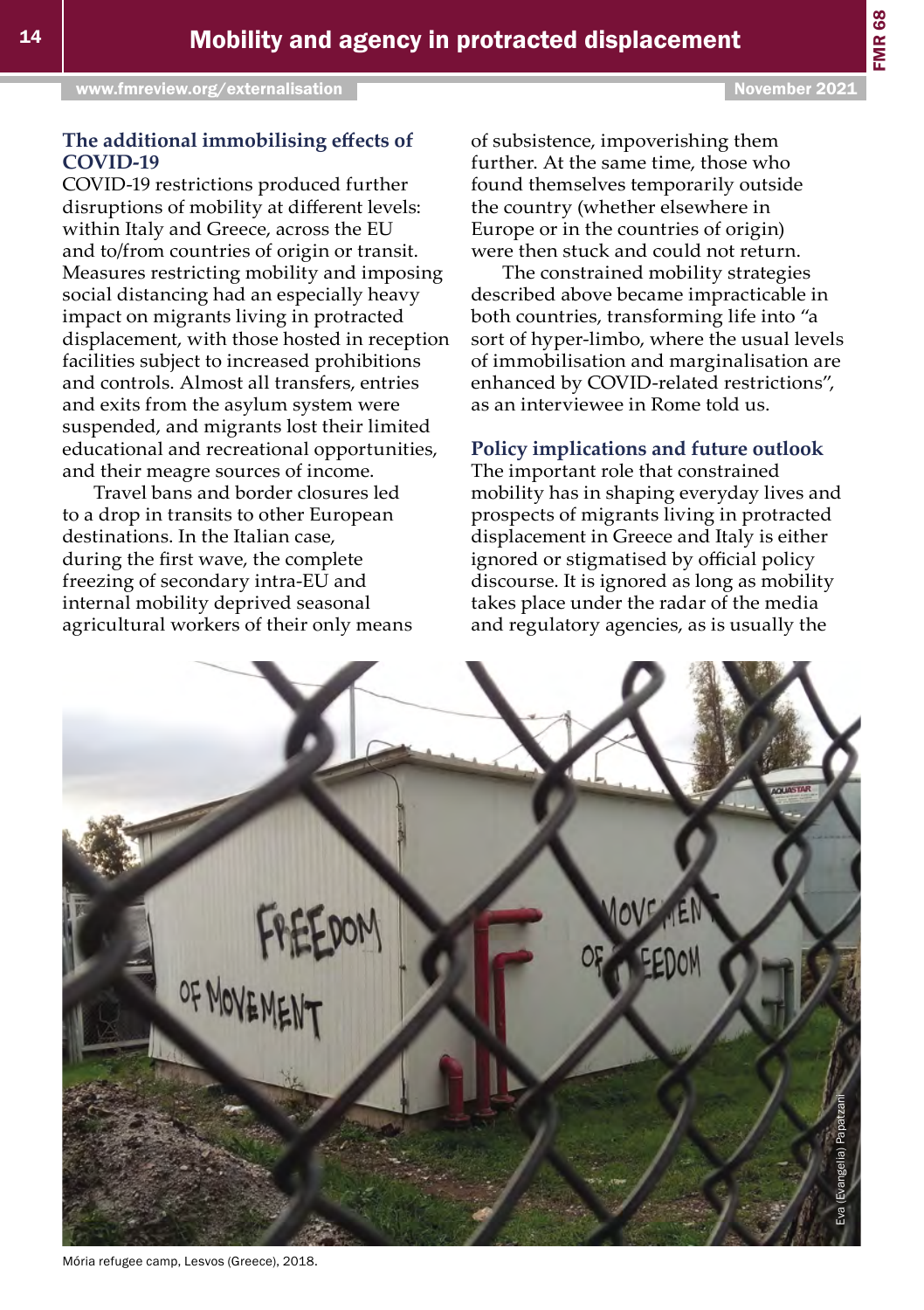case with seasonal employment-driven movements within receiving States. However, when constrained mobility takes place across State borders it quickly becomes a target for media stigmatisation and administrative obstructionism (or even criminalisation). This is counterproductive, as it neglects the potential of mobility as a resource capable of mitigating suffering and reducing the losses experienced by people living in protracted displacement. Such mobility may even be seen as a 'fourth durable solution', as suggested elsewhere in this special feature.

However much it may be needed, a different and more positive attitude towards migrants' mobility would require overcoming massive political obstacles at both the domestic and European level. It is difficult to normalise and facilitate employment-driven circular mobility – for example, by providing proper housing, registered residence and health assistance on agricultural sites – because of the largely irregular and highly exploitative nature of employment in these sectors, both in Italy and in Greece. A step forward could be to relax the excessive controls and prohibitions over asylum seekers' mobility while in reception facilities.

A strategy which recognises and enables intra-EU cross-border mobility faces even bigger obstacles due to the entrenched resistance of most member States to any legalisation of such movements. This was clear during the disrupting (but revealing) legal and political battle over the EU's 2015 relocation schemes. The undocumented status of a large proportion of migrants living in protracted displacement is an even more serious political hurdle.<sup>3</sup> For this especially vulnerable cohort of people, some form of collective amnesty or case-by-case regularisation procedure would be necessary before any pragmatic reflection on facilitating mobility could begin. However, there is currently very little appetite among EU governments to pursue this option. Unless these political hurdles can be tackled it may be pointless to explore different potential technical

solutions (such as complementary pathways, intra-EU job search visas, and free movement for protection beneficiaries).<sup>4</sup>

Finally, it is worth commenting that there is now growing awareness of the risk posed when marginalised migrants, especially if undocumented, are not effectively included in COVID-19 vaccination campaigns.<sup>5</sup> In addition to leaving migrants unprotected, slower and lower-than-average vaccine coverage may also increase the risk of migrants being scapegoated as potential vectors of virus variants and future waves of contagion. Targeted efforts to ensure vaccine equity are therefore critically important to avoid further marginalisation, additional immobilisation and an overall worsening of protracted displacement.

#### Panos Hatziprokopiou *[pmchatzi@plandevel.auth.gr](mailto:pmchatzi@plandevel.auth.gr)*

Aristotle University of Thessaloniki

Evangelia Papatzani *[evaliapap@yahoo.gr](mailto:evaliapap@yahoo.gr)*  Aristotle University of Thessaloniki

#### Ferruccio Pastore *[ferruccio.pastore@fieri.it](mailto:ferruccio.pastore@fieri.it)*  FIERI (International and European Forum on Migration Research)

#### Emanuela Roman *[emanuela.roman@fieri.it](mailto:emanuela.roman@fieri.it) @drEmanuelaRoman* FIERI

1. People who have been granted 'international protection' status (including both refugee status and subsidiary protection) or national-based complementary forms of protection (which in Italy are mainly used).

2. The ESTIA accommodation programme provides (temporary) housing in rented apartments in Greek cities to the most vulnerable asylum seekers until one month after their asylum claim decision. From late 2020, its management gradually shifted from UNHCR to the Greek government and since January 2021 the programme (renamed ESTIA 21) has been entirely managed by the Greek government. <http://estia.unhcr.gr/en/>

3. A 2019 study estimated the number of undocumented migrants living in the EU in 2017 at between 3.9 and 4.8 million, about half residing in Germany and the UK alone. <https://pewrsr.ch/3neyKQw>

4. Wagner M and Katsiaficas C (2021) 'Networks and mobility: A case for complementary pathways', TRAFIG Policy Brief No 3 [bit.](https://bit.ly/2X4L8Ig) [ly/2X4L8Ig](https://bit.ly/2X4L8Ig)

5. European Centre for Disease Prevention and Control (2021) 'Reducing COVID 19 transmission and strengthening vaccine uptake among migrant populations in the EU/EEA' [bit.ly/3jVxwYC](https://bit.ly/3jVxwYC)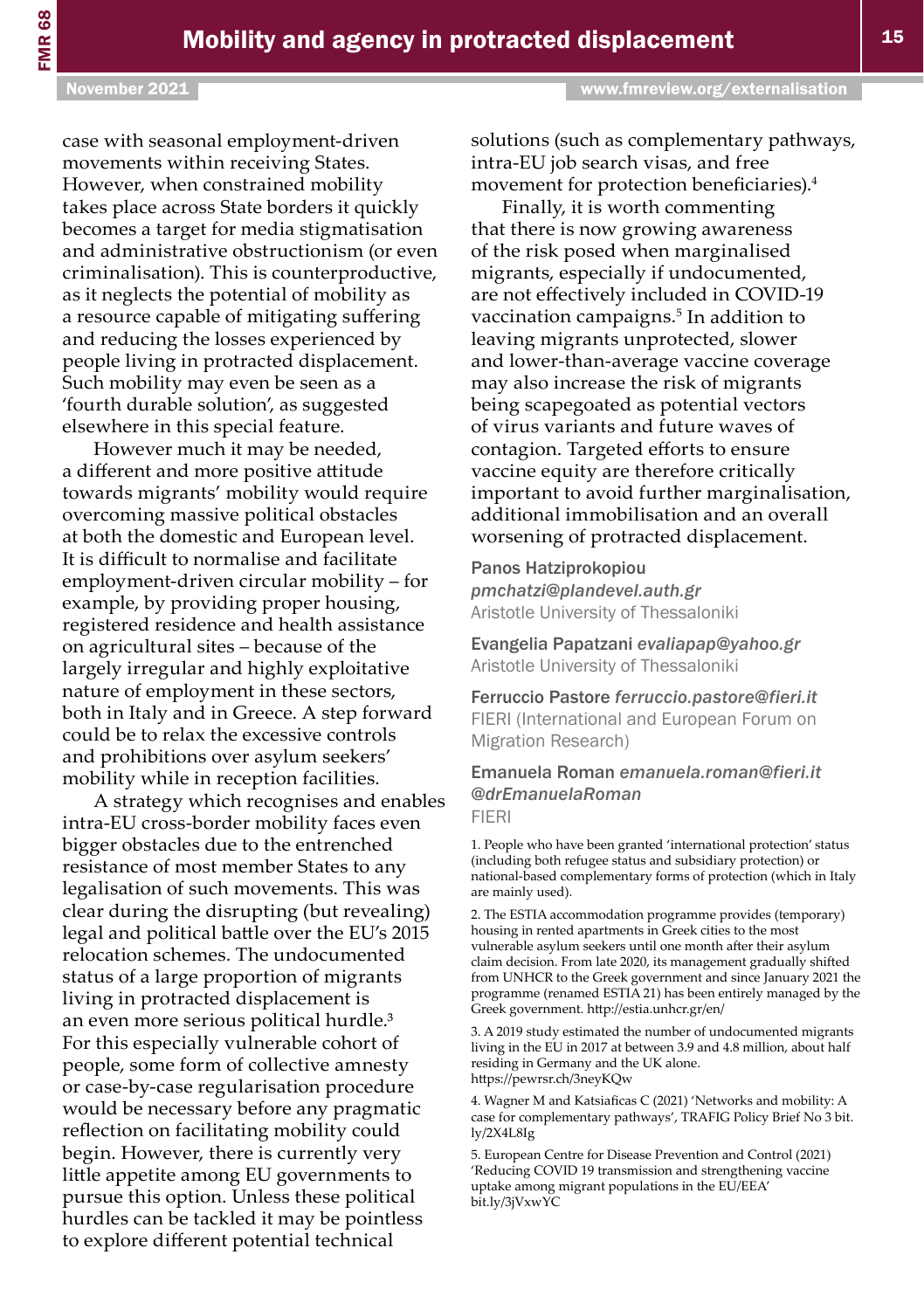# Humanitarian Admission Programmes: how networks enable mobility in contexts of protracted displacement

Benjamin Etzold and Simone Christ

Recent research explored how refugees make use of their networks to escape from protracted displacement. Germany's Humanitarian Admission Programmes have been able to provide legal 'complementary' pathways for Syrian refugees who had transnational ties. The effectiveness and reach of these schemes, however, are constrained by various factors.

Humanitarian Admission Programmes (HAPs) can play an important role as 'complementary pathways' for refugees out of protracted displacement, as shown in initiatives by the German government and its federal states during the Syrian war. Such initiatives are particularly effective if they build on refugees' social networks.<sup>1</sup> Within the framework of the HAPs set up by German federal states, displaced people could rely on long-established transnational connections. For example, those who had previously migrated to Germany were able to help other family members to take advantage of private and community sponsorship schemes in order to come to Germany. However, there are limits to the potential of these networkbased schemes to be fruitful 'complementary pathways' out of protracted displacement, the most obvious limit being their sole focus on Syrians and the neglect of other nationals.<sup>2</sup>

#### **Private sponsorship**

At the end of 2010, 30,000 Syrian nationals were living in Germany. By the end of 2020 there were more than 818,000 Syrians in the country. After the outbreak of conflict in Syria, many German residents were looking to bring family members still in Syria to safety. Initially, a substantial number of Syrians came to Germany via different legal pathways, as students and tourists, on work visas and through family reunification, and many (though not all) also applied for asylum after their arrival.<sup>3</sup> As both political persecution and the violent conflict in Syria worsened, it became clear that the existing legal pathways could only be used by a

small minority of those who had a personal affiliation with Germany and who needed protection. The humanitarian situation in Syria's refugee-hosting neighbours also worsened, meaning that hundreds of thousands of Syrian refugees needed longerterm prospects that were often not available in countries of first reception. The number of Syrian refugees who were resettled to third countries remained critically low and the number of those who irregularly crossed the external borders of the European Union steadily increased. In response to this, there was a call for new legal frameworks that would allow onward mobility for Syrian refugees at risk of protracted displacement.

In this critical period, the German government set up a Humanitarian Admission Programme through which 19,000 Syrian nationals could enter Germany via a safe and legal route between 2013 and 2015. In addition, several German federal states created their own programmes through which almost 24,000 Syrian nationals arrived in Germany between 2013 and 2017.<sup>4</sup> The HAPs set up by the German government and its federal states had a distinct selection criterion: they built on Syrian refugees' own networks, allowing mobility to Germany based on existing ties to the country, either through close family relationships or through proven prior stays in the country.

However, this route was still not open to all who had transnational kin relations or previous migration experience. Only close family members of German residents (parents, children and siblings, but not uncles, aunts and cousins) could be registered for these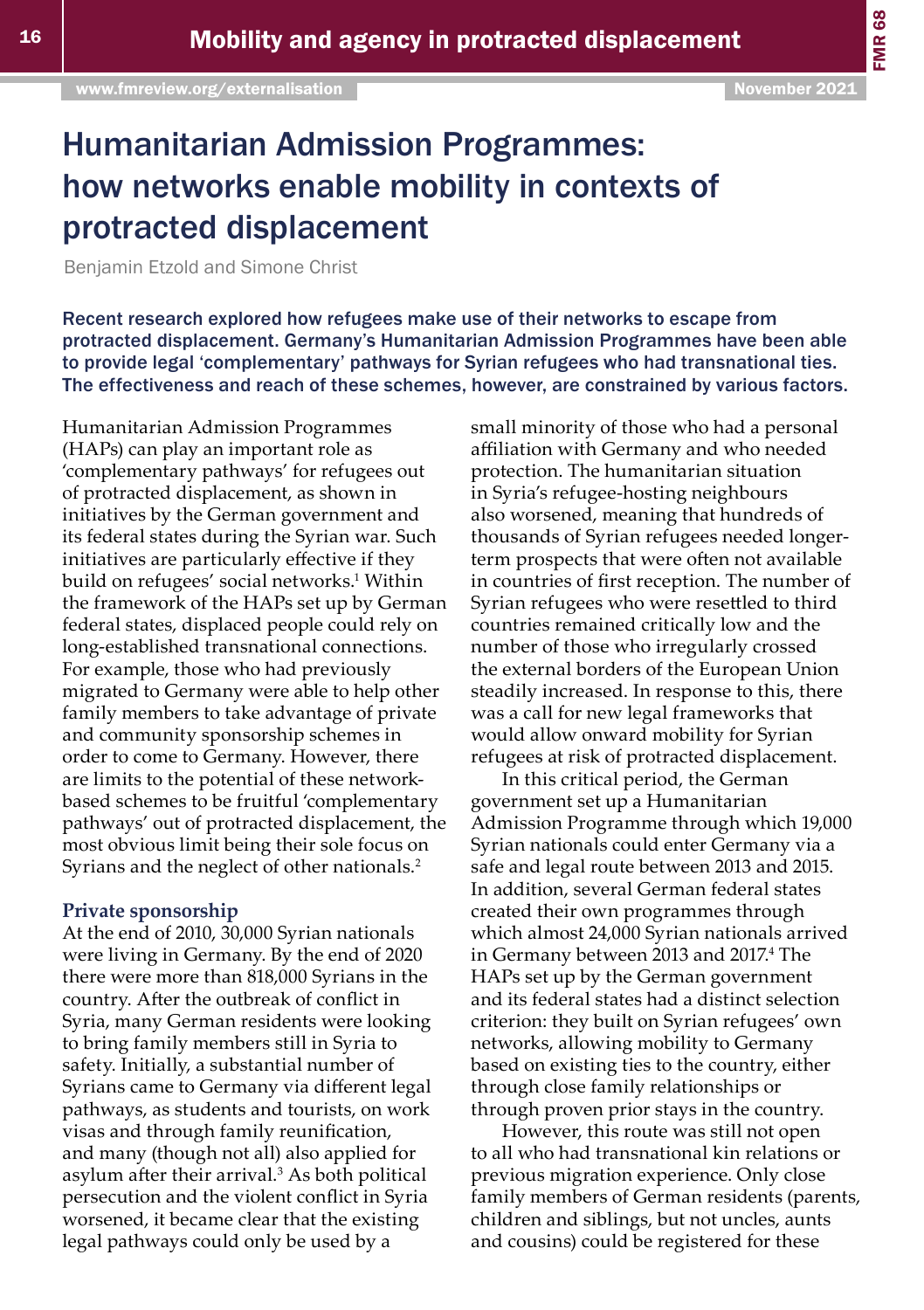admission programmes. After registration, Syrians migrants in Germany had to sign a 'declaration of commitment' to guarantee to cover travel costs and provide adequate accommodation and costs of living (with the exception of health insurance which was covered by the state). These commitments released the German state of its responsibility to cover all the costs. Once declarations were signed and a visa (providing two-year temporary residence) was issued by the German embassy in the respective country of first reception, the Syrian refugees could then travel to Germany by plane. While the whole process took only few weeks in some cases, others waited for up to two years due to the overly bureaucratic process or because they lacked documents. Signing the declaration of commitment was challenging for those who were themselves in a precarious economic situation and could not provide the necessary financial guarantees. Many then turned to local solidarity networks such as church groups or refugee activists and asked if they could provide the guarantees and bear the travel, resettlement and initial living costs for their relatives. Some Syrians managed to bring in several relatives but subsequently felt both financially and psychologically overburdened as their family members were so dependent on them.

#### **Moving on through transnational networks**

The cases of Abdulrahem and Suli point to the central importance both of transnational family networks and of local networks of solidarity and support in order to facilitate humanitarian admission and avoid lifethreatening irregular journeys to Europe.

Abdulraheem, a Syrian man in his forties, worked as an accountant at a private company. He had always been critical of the Syrian government and had been persecuted by the secret services, even before the war had started. In early 2014, he fled with his wife and two children to a city in Eastern Turkey. They lived in a small flat using their own savings, as they had no other income. The only potential way out of this protracted situation was through his sister, who had been living in Germany since 2005 and who suggested

that they join her there. Abdulraheem's sister found out about North Rhine-Westphalia's HAP. As she could not provide the financial guarantees for all family members that she wanted to bring to safety, she asked a local group of volunteers for support. In the end, she and her husband signed the required 'declarations of commitment' for four people, while four volunteers from a church group – all Germans – signed four further guarantees. In total, eight people had the chance to travel to Germany in 2015 via a safe route. Other members of the extended family were not able to follow through the HAP and instead came to Germany via irregular pathways (via Turkey, Greece, the Western Balkans and Austria). Abdulraheem emphasised that while family support reaches across borders, ultimately living in one place was "very important […] We have to stick together".

Suli, a Syrian woman in her early twenties, grew up in Aleppo, where she graduated from university in 2012. Soon after, she had to flee with her parents and four siblings to their family's village of origin close to the Turkish border. When the civil war reached that region as well, Suli and her family crossed the border to Turkey in the summer of 2013, temporarily settling in a city in the south east. For Suli, the connections with her cousin Lya paved the way to a 'third-country solution' for her family. Lya's family had moved to Germany in the 1990s but frequently visited Syria during the summers. With Lya's help, Suli obtained a study visa and flew to Germany with a temporary residence permit. She lived with her cousin's family in a city in North Rhine-Westphalia but was still separated from her own parents and siblings. As she had just turned 18 and was therefore no longer a minor, however, the regular family reunification procedures did not provide options for her family to follow her to Germany. Her 17-year-old brother then embarked on a journey facilitated by smugglers via the eastern Mediterranean and western Balkan route, and joined an uncle in Switzerland. Her parents and younger siblings did not want to risk this dangerous route and remained in Turkey. In early 2014, Suli learned about the HAP in North Rhine-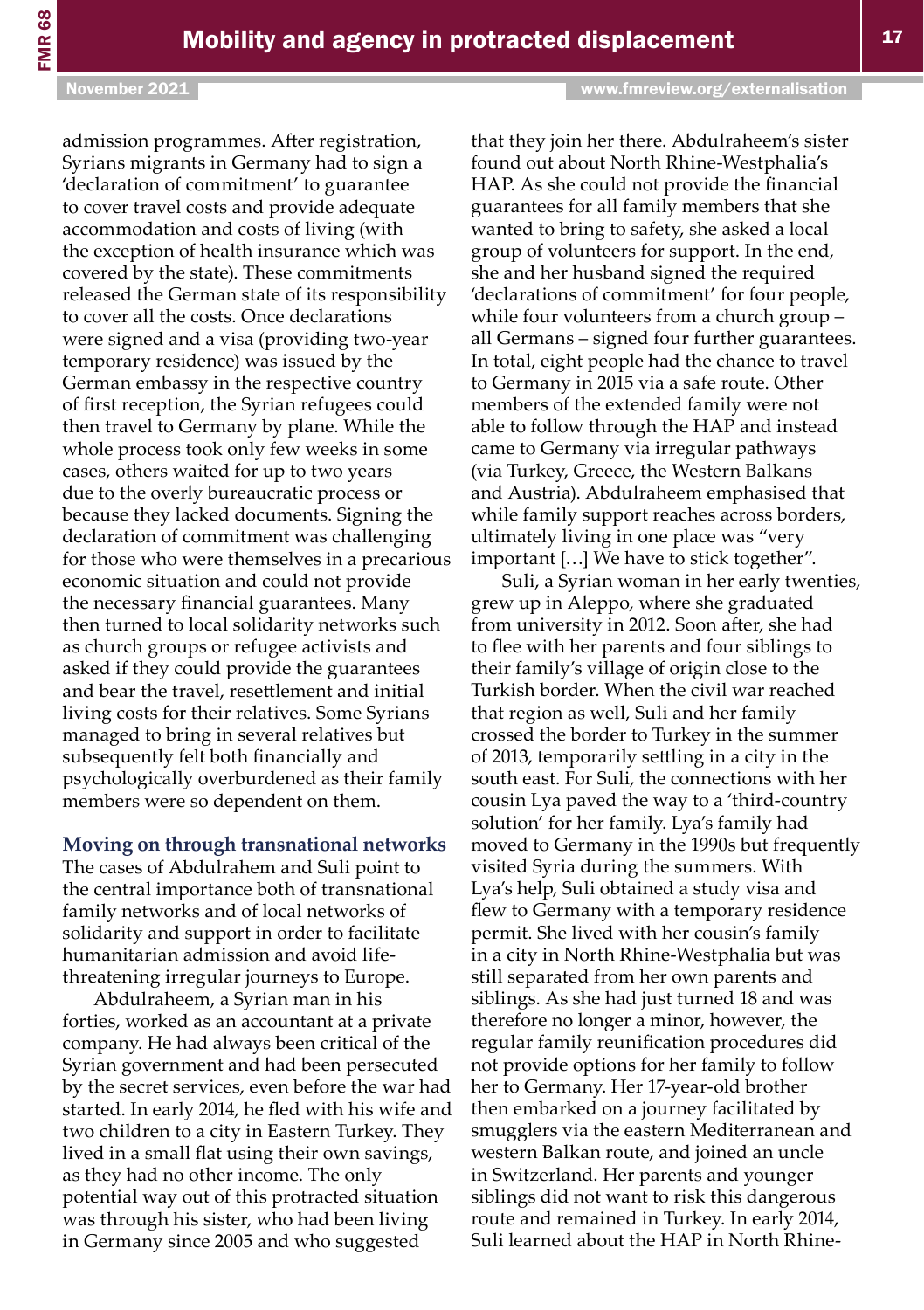FMR 68



Westphalia and registered her parents, only to learn that the available places – 5,000 at that time – had already been filled. In autumn 2014, a new phase of the programme was opened and Suli registered her parents and siblings again. Due to her temporary status and lack of funds, she could not sign the required declaration of commitment herself but after almost a year she found private sponsors from a local church community. A few weeks later her parents and younger siblings received their visas at the German embassy in Ankara and arrived in Germany by plane in September 2015.

#### **Safe pathways for a few**

Between 2013 and 2017, the number of resettlement places available in Germany was minimal – 3,000 individuals (of which only 44% were Syrians) were resettled in this period – and other legal pathways such as student and work visas and family reunification were not viable options for tens of thousands of Syrians. During the same period, around 44,000 Syrian

nationals benefitted from the various HAPs set up by the German government and its federal states. In contrast to the insecure irregular journeys along the Eastern Mediterranean, which approximately 1.2 million people made between 2013 and 2017 in order to reach Europe, the German HAPs were indeed a humanitarian solution that provided a promising pathway out of protractedness. However, five key caveats remained:

Firstly, the HAPs were only temporary. After 2015, the German government did not prolong its programme despite the ongoing need. Instead, humanitarian admission continued under different conditions after the controversial 2016 EU– Turkey deal: resettlement

procedures that focused on particularly vulnerable refugees were implemented and 10,000 Syrian nationals were flown from Turkey to Germany between 2017 and 2020. Existing family affiliations to Germany were not a selection criterion and German residents could not name relatives at risk of protracted displacement in Turkey to be included in these resettlements. As the political climate had changed, only six federal states continued their HAPs – and these offered only a limited number of places to German residents' family members.<sup>5</sup>

Secondly, the more recent HAPs<sup>6</sup> have always been limited to Syrian nationals. Other nationalities, such as Afghan, Iraqi, Somali and Eritrean refugees, who have also experienced protracted displacement, were never included in the design of HAPs that are sensitive to existing networks ties. This is despite the fact that many refugees from these countries also maintain strong transnational family relations to German residents or have other proven ties to the country.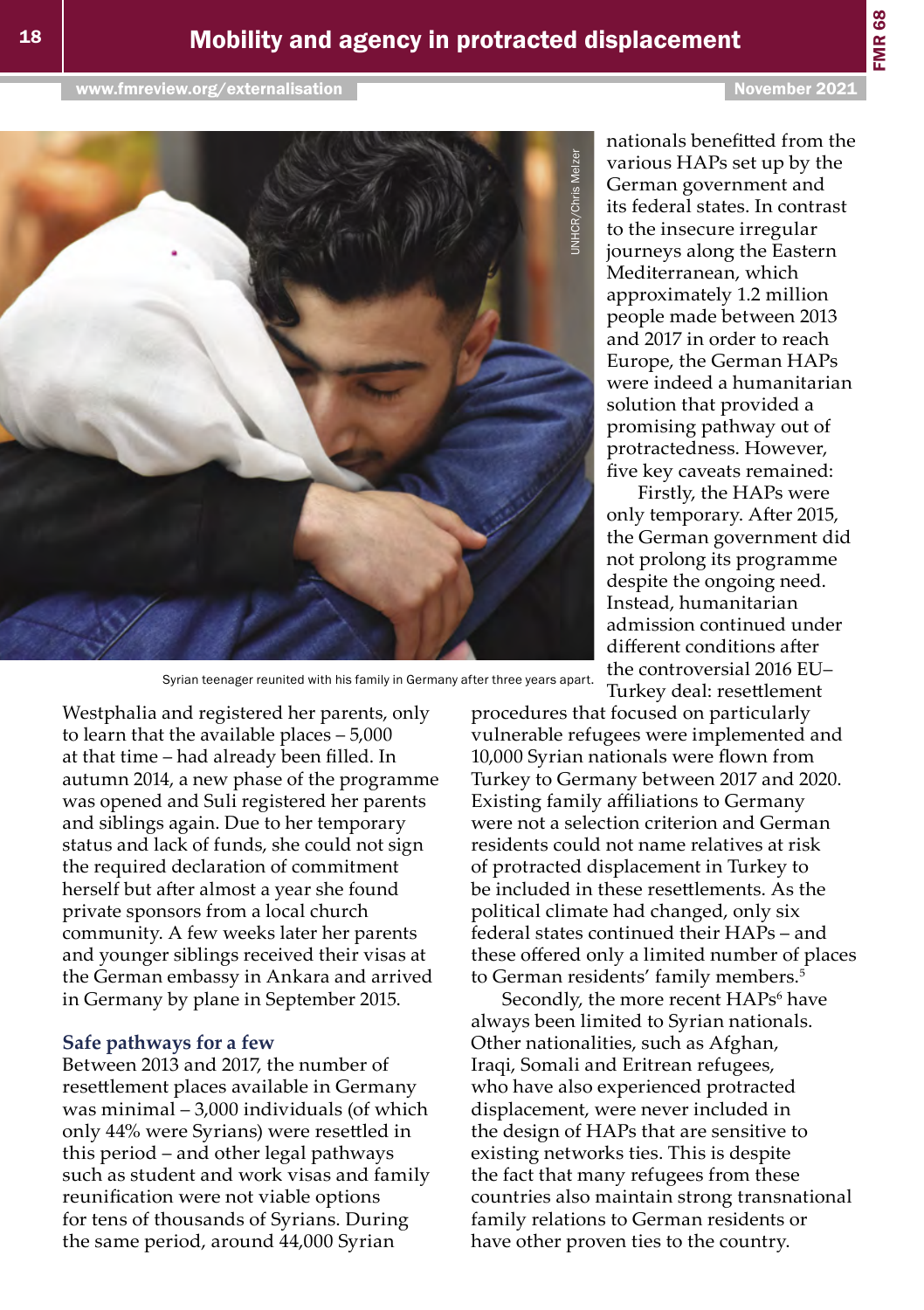#### November 2021 [www.fmreview.org/externalisation](https://www.fmreview.org/externalisation)

Thirdly, there is a socio-economic bias in the design of network-sensitive HAPs as they privilege refugees with strong transnational relations and those comparatively well-off family networks that have sufficient financial means to provide guarantees for their relatives. Less wealthy Syrians who were not supported by local solidarity groups either could not facilitate their family members' safe and legal journey via the HAP or did manage to but then faced economic ruin after their relatives' arrival in Germany due to their financial responsibility for their relatives.

Fourthly, in Germany, the duration of the 'declaration of commitment' was much debated, including the question of whether it is the responsibility of the private sponsors (mostly family members) or the State to pay for the costs of living in the first years after arrival. This issue was resolved with the introduction of the German 'integration law' in 2016,<sup>7</sup> but it also shows some of the difficulties that arise in private sponsorship schemes. Whenever States involve sponsors in refugee reception, and particularly if private or community sponsorship becomes obligatory for admission, there is the risk that States seek to circumvent their duty to provide protection to displaced persons by outsourcing risks and by privatising the costs of refugee admission and integration.

Fifthly, the HAPs were initiated and facilitated by different state bodies – the German federal government and 15 out of 16 federal states – and had quite different rules and timelines. This multiplicity of actors and programmes created overcomplicated administrative procedures and, more importantly, led to a confusing variety of beneficiaries' legal rights (such as access to state benefits, housing, work, education and permanent residency) and sponsors' obligations. A standardised, coordinated and more generous approach would have been required to scale up humanitarian admission to Germany, but was not politically viable at that time.<sup>8</sup>

The experience from the German HAPs during the early years of the Syrian war show that networks can enable refugees' mobility out of protracted displacement.

Humanitarian admissions schemes that include elements of private and/or community sponsorship, and thus pay due attention to refugees' familial and personal networks, can thus fulfill their potential as viable 'complementary pathways' to protection. But their shortcomings need to be addressed.

#### Benjamin Etzold *[benjamin.etzold@bicc.de](mailto:benjamin.etzold@bicc.de) @Ben\_Etzold*

Senior researcher

#### Simone Christ *[simone.christ@bicc.de](mailto:simone.christ@bicc.de)* Senior researcher

#### Bonn International Centre for Conflict Studies (BICC)

1. For a further discussion of the role of networks in facilitating refugees' movements to third countries see Wagner M and Katsiaficas C (2021) 'Networks and mobility: A case for complementary pathways', TRAFIG Policy Brief No 3 <https://trafig.eu/output/policy-briefs/policy-brief-no-3>.

2. This article draws on 58 qualitative interviews with Syrian, Afghan and Eritrean refugees, one focus group discussion with resettled refugees, plus 12 interviews with experts, conducted between August 2020 and March 2021 in Germany. Full results are presented in Christ S et al (2021) 'Figurations of Displacement in and beyond Germany. Empirical findings and reflections on mobility and translocal connections of refugees living in Germany', TRAFIG Working Paper No 10 <https://trafig.eu/output/working-papers>

3. The number of foreigners, including Syrian nationals, living in Germany is available from DESTATIS, Germany's statistical office (Code 12521) [www-genesis.destatis.de/genesis/online](https://www-genesis.destatis.de/genesis/online). According to the government's annual 'migration report', the share of visas issued to Syrian nationals for study, work or family reasons decreased substantially between 2010 and 2014, while both the share and absolute number of visas issued for humanitarian reasons and the temporary residency permits issued for the duration of the asylum procedure increased from 50 to 75%. [bit.ly/BAMF-migration-report](https://bit.ly/BAMF-migration-report) 

4. There is contrasting information on the number of people who actually arrived via HAPs in this timeframe. The figures here are based on information provided by the German Federal Agency for Migration and Asylum (BAMF) in 2017. [bit.ly/BAMF-HAP-2017](https://bit.ly/BAMF-HAP-2017) 

5. For an up-to-date list of federal states that currently have HAPs and most recent arrival statistics, see [https://resettlement.de/](https://resettlement.de/landesaufnahme/) [landesaufnahme/](https://resettlement.de/landesaufnahme/) and [https://resettlement.de/aktuelle-aufnahmen/.](https://resettlement.de/aktuelle-aufnahmen/)

6. At the federal level, there were HAPs for refugees from Vietnam in the 1970s, for refugees from Bosnia in the 1990s, and for Iraqis in 2009/10.

7 See BAMF (2017/2018) 'Migration, Integration, Asylum: Political Developments in Germany 2017', Annual Policy Report by the German National Contact Point for the European Migration Network [bit.ly/BAMF-policy-report-2017](https://bit.ly/BAMF-policy-report-2017) 

8. For a more detailed discussion of the differences between the federal and the state-level HAPs as well as Germany's resettlement schemes, and the variations of legal rights and obligations of the beneficiaries, see Tometten C (2018) 'Resettlement, Humanitarian Admission, and Family Reunion. The Intricacies of Germany's Legal Entry Regimes for Syrian Refugees', *Refugee Survey Quarterly* 37 (2), S. 187–203. DOI: 10.1093/rsq/hdy002.